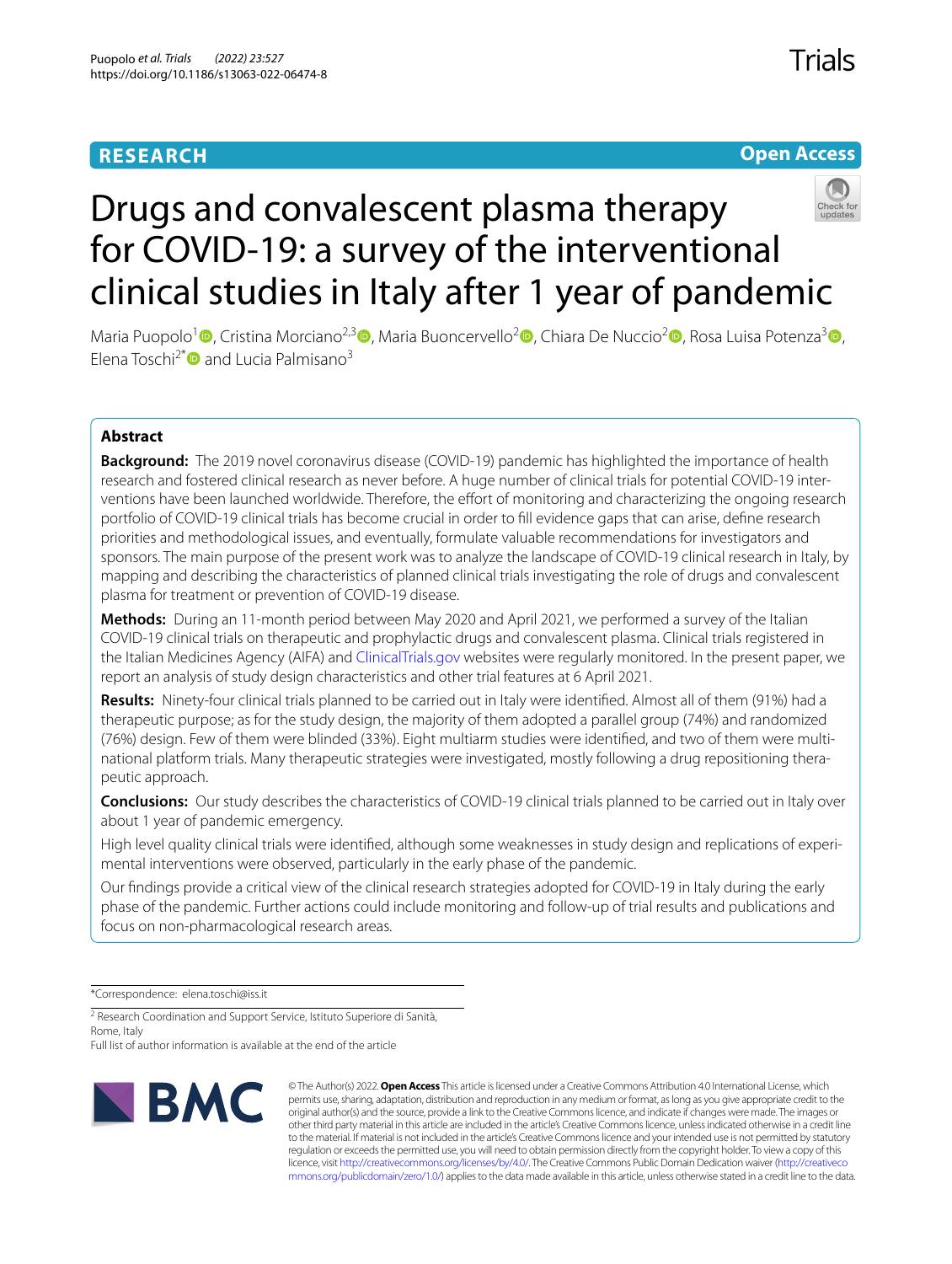**Keywords:** COVID-19, Clinical trials, Drugs, Convalescent plasma, Therapeutic class, Study design

## **Introduction**

The emerging SARS-CoV-2 coronavirus disease, known as COVID-19, has rapidly developed into a pandemic with a disruptive impact on health and economy. The clinical research community worldwide has responded to the pandemic at an unprecedented speed to produce evidence to prevent, diagnose, and treat COVID-19. A massive number of clinical trials have been registered at the various dedicated web registries, and as the number of clinical trials has increased, the initiatives to map the clinical research landscape and its evolution over time have increased too  $[1-6]$  $[1-6]$ .

Several analyses of the characteristics of the registered COVID-19 clinical trials have already been conducted [[7–](#page-15-2)[9\]](#page-15-3), showing redundancy and methodological issues [[7\]](#page-15-2), thus highlighting the need for a better coordination and collaboration of the research effort. Indeed, monitoring ongoing clinical research can be crucial for the management of COVID-19 emergency since it ofers information that may improve research coordination across research entities, both within and among countries. This would avoid unnecessary duplication and fragmentation of the efforts  $[10]$  $[10]$  and offer the opportunity to share knowledge on methodology at the planning stage of the trial with substantial improvement of the quality of the evidence [\[11](#page-15-5)].

In Italy, the Italian Medicine Agency (AIFA) was entrusted with the task of managing the submission and authorization process of all clinical trials on drugs for the treatment and prevention of COVID-19. Specifcally, according to the "Cura Italia" Decree Art. 17 [[12](#page-15-6)], all clinical trial protocols on medicinal products for human use and medical devices for patients afected by COVID-19 had to be evaluated by the Technical Scientifc Committee (CTS) of AIFA and by the Ethics Committee of the National Institute for Infectious Diseases (INMI) Lazzaro Spallanzani (single National Ethics Committee for COVID-19 clinical studies). In compliance with such measure, the list of authorized pharmacological COVID-19 clinical trials and related study protocols are made available in the AIFA website, whereas clinical trials of non-pharmacological interventions (such as infusion of plasma from convalescent COVID-19 patients) as well as pharmacological study proposals still under evaluation or rejected are not present in the website.

The aims of the measures introduced with the "Cura Italia" decree were to speed up the approval process, guarantee a highly qualifed assessment, ensure the transparency of the approval process, and at the same time, facilitate the exchange of information within the scientifc community [\[13](#page-15-7)].

In this context, the Working Group "Clinical Trials" of the Italian National Institute of Health [Istituto Superiore di Sanità (ISS)] has regularly mapped interventional trials on medicinal products and convalescent plasma planned in Italy, by integrating information from the AIFA website and the [ClinicalTrials.gov](http://clinicaltrials.gov) website. Nine infographics were produced and published between 29 May 2020 and 22 April 2021. The main objective was to disseminate useful information to researchers, health professionals, funders, policy makers, and citizens. Here, we report the results of the mapping analysis of clinical research on COVID-19 in Italy updated to about 1 year after the start of the pandemic officially declared by WHO on 11 March 2020 [[14\]](#page-15-8).

## **Methods**

## **Study types and data sources**

We identifed and analyzed the preventive and therapeutic COVID-19 interventional clinical studies with drugs and plasma from convalescent patients planned in Italy at about 1 year from the beginning of the pandemic emergency  $[14]$ .

To perform this survey, we used two data sources. The main source was the open-access AIFA website specifcally established for COVID-19 clinical studies [\[15\]](#page-15-9) in compliance with the Decree Law "Cura Italia" providing extraordinary measures to face the medical emergency (published on 18 March 2020)  $[12]$  $[12]$  $[12]$ . The list of pharmacological COVID-19 clinical trials evaluated and fully approved by either the CTS of AIFA and the National Unique Ethic Committee of the INMI Lazzaro Spallanzani—regularly updated—is available on the AIFA website. The related study protocols are also accessible on the same website. The second data source was [ClinicalTr](http://clinicaltrials.gov) [ials.gov](http://clinicaltrials.gov) website, the portal for globally conducted clinical trials of the National Institutes of Health—US National Library of Medicine  $[16]$  $[16]$ , which made available the list of registered COVID-19 clinical trials with related study information.

# **Data collection and analysis**

Data on COVID-19 clinical trials approved by AIFA were obtained through the periodic consultation of the dedicated website [\[15\]](#page-15-9) and the download of the related study protocols. The following study information has been extracted: identifcation number (EudraCT Number), title, acronym, primary purpose (treatment, prevention),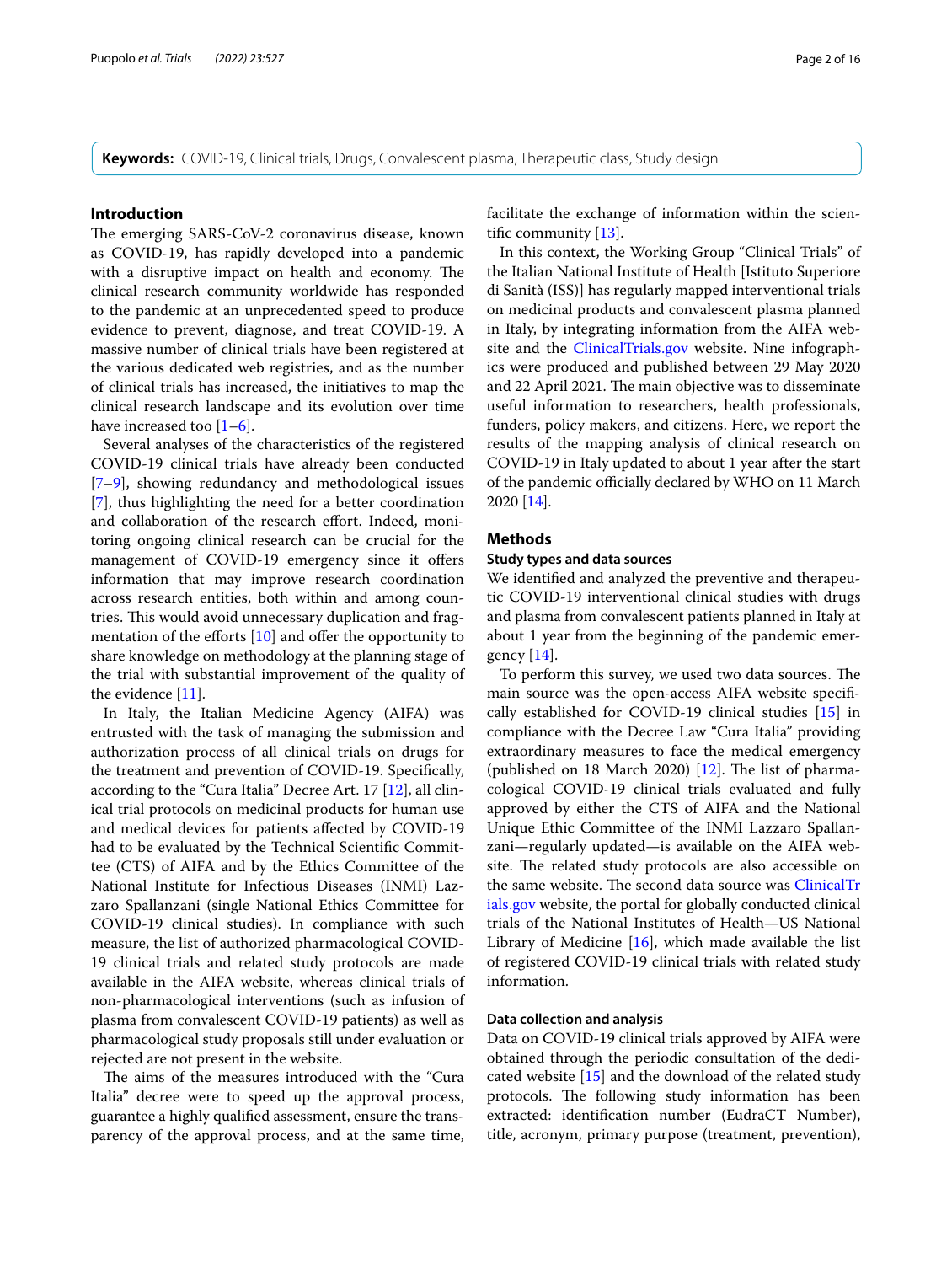experimental intervention, phase, design (single group, parallel groups, cross-over, sequential), randomization (yes/no), masking (yes/no), multicentric study (yes/no), international study (yes/no), planned sample size, and sponsor type (Industry/No industry). All the collected information was included into an ad hoc established form. Data were updated to 6 April 2021.

The list of COVID-19 clinical trials registered on [Clini](http://clinicaltrials.gov) [calTrials.gov](http://clinicaltrials.gov) portal [\[17\]](#page-15-11) visited on 6 April 2021 was used. The list was obtained through the search term "COVID-19," and the search synonyms "COVID," "SARS-CoV-2," "severe acute respiratory syndrome coronavirus 2," "2019 nCoV," "2019 novel coronavirus," and "Wuhan coronavirus." Clinical trials were extracted by applying the flter "Interventional (Clinical Trial)" in the feld "Study Type." The information data of selected studies were downloaded in "Comma-separated values" format by including "all available columns."

By using the downloaded dataset, Italian studies have been identifed by the presence of the "Italy" string in the "location" column. Whenever the location information was missing, Italian studies were identifed by looking at data reported in "sponsor/collaborators" or "study title" or "principal investigator" columns. Clinical studies investigating "medical device," "diagnostic test," "behavioural interventions," "procedure," "radiation," "dietary supplement," and "other" were excluded. Study data (see list described above for studies in the AIFA website) were derived from the downloaded information. Studies were identifed through their assigned NCT number.

Any ambiguity detected during the categorization of the available information, such as the classifcation of the characteristics of the study design or experimental intervention, was collegially discussed and a decision was taken by common consent.

A procedure was developed to integrate the two data sources: the list of Italian clinical trials identifed using the [ClinicalTrials.gov](http://clinicaltrials.gov) registry was compared with that presented in the AIFA website in order to detect any eventual duplicates. In case of duplicates, the information reported in the AIFA website was considered.

The pharmacological interventions were classified by using the DrugBank database linked to the browser The Anatomical Therapeutical Chemical Classification System (ATC), which allows to get detailed information on the drugs and their specific targets  $[18]$  $[18]$ .

Descriptive analyses of the characteristics of the study designs (overall and through data stratifcation by source) have been done by calculating frequencies and relative frequencies for categorical/categorized variables, and medians with interquartile range for continuous variables. To this aim, the sample size was categorized as 1-100, 101-1000, >1000. Furthermore, the experimental interventions have been listed and summarized by therapeutic classes and subclasses.

Multiarm trials were listed and platform trials—which investigate multiple treatments simultaneously with the aim of fnding the best treatment for a disease [[19\]](#page-15-13)—were extracted.

The statistical software STATA 16 was used.

# **Results**

#### **Collection of Italian clinical trials**

Figure [1](#page-3-0) shows the detailed procedure used for the identifcation of the interventional clinical studies planned in Italy. On the 6th of April 2021, 66 pharmacological COVID-19 clinical trials were present in the AIFA website. At the same date, 109 clinical trials enrolling patients in Italy were registered at [ClinicalTrials.gov.](http://clinicaltrials.gov) Among them, 41 studies were excluded accordingly to the pre-defned selection criteria. The NCT04475120 (Escin) and NCT04322344 (Lactoferrin) studies were included under the food supplements category. The NCT04290871 and NCT04290858 (Nitric oxide) studies were included under the category "Others," while considering the dosage and intravenous route of administration, the NCT04323514 (Vitamin C) study was considered as drug. Of the remaining 68 studies, 40 were excluded being duplicated in the AIFA list.

Finally, we conducted our analysis on 94 clinical trials of which 66 (70%) were registered at the AIFA website and 28 (30%) were retrieved from [ClinicalTrials.gov.](http://clinicaltrials.gov)

## **Study characteristics**

Table [1](#page-4-0) shows the characteristics of the identifed clinical trials both overall and separately for those listed in AIFA website and for those retrieved only on [ClinicalTrials.gov](http://clinicaltrials.gov) registry. By considering all studies (*n*=94), 86 were therapeutic trials (91%) and 8 were preventive trials (9%). The majority of the studies were phase 2 (*n*=29, 34%), phase 2/3 ( $n=19$ , 22%), and phase 3 ( $n=32$ , 38%). The planned sample size was in the range of 101–1000 subjects in 53 (60%) trials, while 9 (10%) clinical studies envisaged the enrollment of more than 1000 patients (median sample size: 243 participants). Overall, 47,682 patients were planned to be recruited. With regard to the study design, 69 (74%) were parallel group trials, 70 (76%) were randomized, and 31 (33%) adopted masking procedures. The multicenter studies were 74 (80%) and 37 (40%) were multinational. Sponsor was pharmaceutical industry in 32 (34%) of the total studies.

Among studies retrieved only on [ClinicaTrials.gov](http://clinicatrials.gov) registry (28), we noted that 12 (46%) planned to enroll less than 100 patients, 11 (39%) had a single group design, 15 (56%) studies were randomized, 6 were masked (21%), 18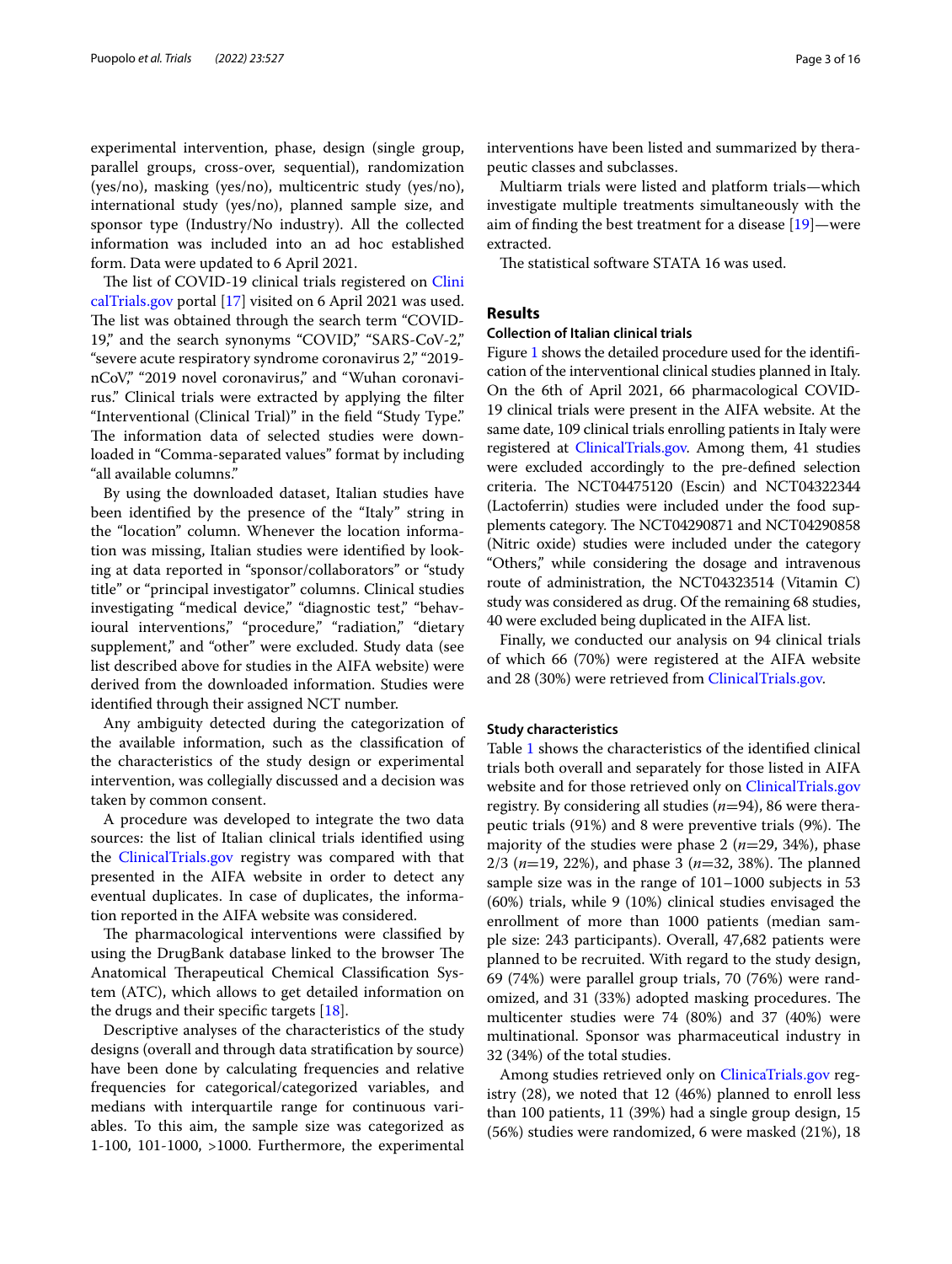

<span id="page-3-0"></span>Fig. 1 Identification of COVID-19 interventional clinical studies. Flow diagram of identification of COVID-19 interventional clinical studies on drugs or convalescent plasma planned to be carried out in Italy (update: 6 April 2021). Data source: AIFA website [[15](#page-15-9)]; [ClinicalTrials.gov](http://clinicaltrials.gov) [[17](#page-15-11)]. \*Assumption on experimental interventions: Escin (study identifcation number: NCT04475120) and lactoferrin (study identifcation number: NCT04322344) were included under the category dietary supplements; Nitric oxide (study identifcation numbers: NCT04290871 and NCT04290858) was included under the category "other"; Vitamin C (study identifcation number: NCT04323514) was included under the category drug taking into account dosage and route of administration. <sup>5</sup>Clinical studies identified from [ClinicalTrials.gov](http://clinicaltrials.gov) registry already identified from the AIFA website were considered duplicates and information reported on the AIFA website was considered for analyses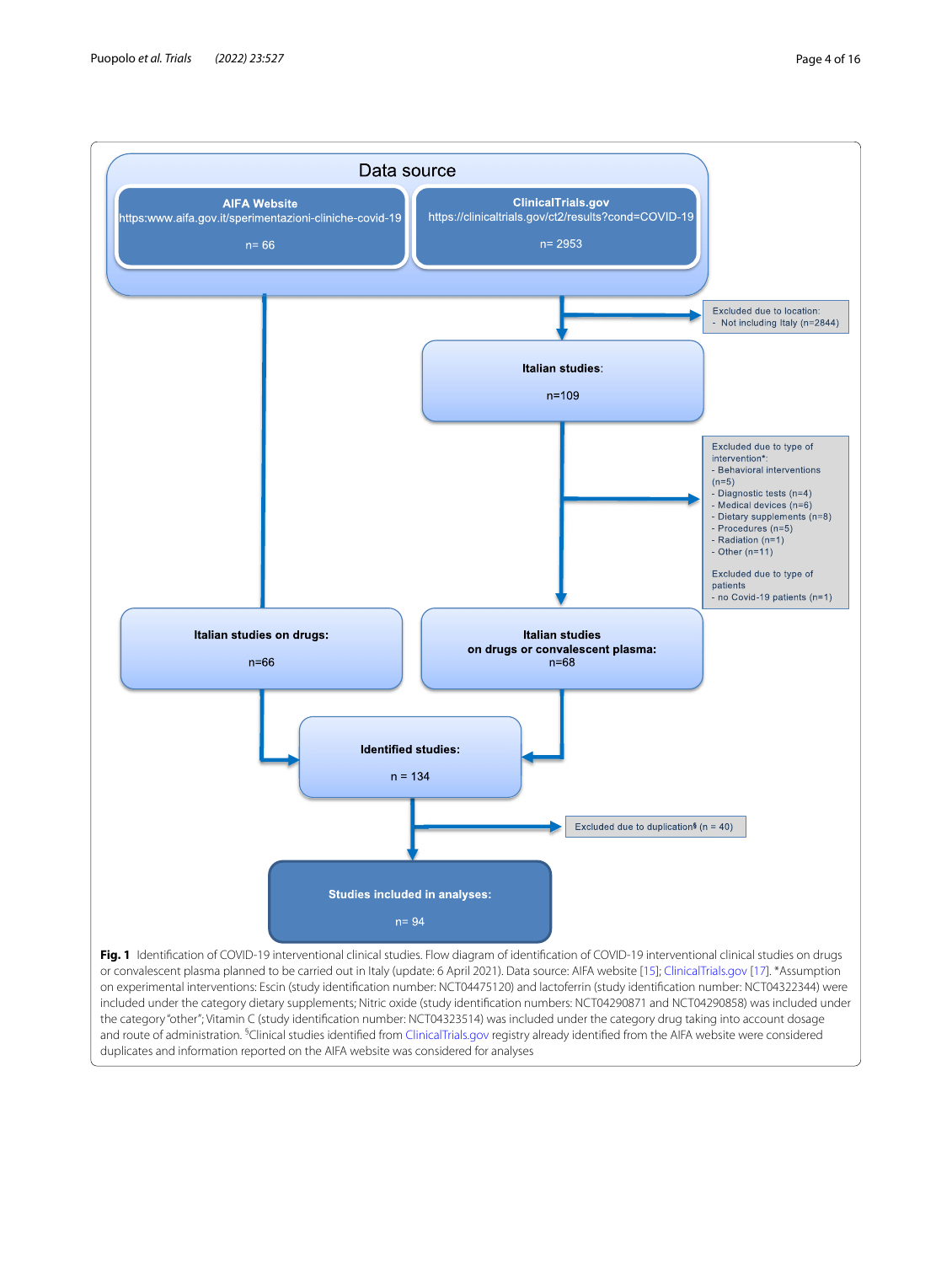## <span id="page-4-0"></span>**Table 1** Study characteristics

| <b>Study characteristics</b>     | All studies          | <b>Study source</b>               |                                        |  |
|----------------------------------|----------------------|-----------------------------------|----------------------------------------|--|
|                                  | n=94                 | AIFA website <sup>a</sup><br>n=66 | ClinicalTrials.<br>gov $^{\rm b}$ n=28 |  |
| Primary purpose, n (%)           |                      |                                   |                                        |  |
| Treatment                        | 86 (91%)             | 60 (91%)                          | 26(93%)                                |  |
| Prevention                       | 8 (9%)               | 6 (9%)                            | 2 (7%)                                 |  |
| <i>Phase,</i> n (%)              |                      |                                   |                                        |  |
| 1                                | 3(4%)                | 3(5%)                             |                                        |  |
| 1/2                              | 1(1%)                | 1(2%)                             |                                        |  |
| 2                                | 29 (34%)             | 20 (31%)                          | 9 (43%)                                |  |
| 2/3                              | 19 (22%)             | 13 (20%)                          | 6 (29%)                                |  |
| 3                                | 32 (38%)             | 26 (40%)                          | 6 (29%)                                |  |
| 4                                | 1(1%)                | 1(2%)                             |                                        |  |
| Not reported                     | 1                    | 1                                 |                                        |  |
| Not applicable                   | 8                    | 1                                 | 7                                      |  |
| Sample size <sup>c</sup> , n (%) |                      |                                   |                                        |  |
| $1 - 100$                        | 26 (30%)             | 14 (23%)                          | 12 (46%)                               |  |
| 101-1000                         | 53 (60%)             | 39 (63%)                          | 14 (54%)                               |  |
| >1000                            | $9(10\%)$            | 9(14%)                            |                                        |  |
| Not reported                     | 6                    | 4                                 | $\overline{2}$                         |  |
| Study design                     |                      |                                   |                                        |  |
| Single group                     | 20 (22%)             | 9 (14%)                           | 11 (39%)                               |  |
| Parallel group                   | 69 (74%)             | 55 (85%)                          | 14 (50%)                               |  |
| Cross over                       | 1(1%)                |                                   | 1(4%)                                  |  |
| Sequential                       | 3 (3%)               | 1 (1%)                            | 2(7%)                                  |  |
| Not reported                     | 1                    | 1                                 |                                        |  |
| Randomization, n (%)             |                      |                                   |                                        |  |
| Yes                              | 70 (76%)             | 55 (85%)                          | 15 (56%)                               |  |
| No                               | 22 (24%)             | 10 (15%)                          | 12 (44%)                               |  |
| Not reported                     | 2                    | 1                                 | 1                                      |  |
| Masking, n (%)                   |                      |                                   |                                        |  |
| Yes                              | 31 (33%)             | 25 (38%)                          | 6 (21%)                                |  |
| No                               | 62 (67%)             | 40 (62%)                          | 22 (79%)                               |  |
| Not reported                     | 1                    | 1                                 |                                        |  |
| Multicenter study, n (%)         |                      |                                   |                                        |  |
| Yes                              | 74 (80%)             | 56 (88%)                          | 18 (64%)                               |  |
| Νo                               | 18 (20%)             | 8 (12%)                           | 10 (36%)                               |  |
| Not reported                     |                      |                                   |                                        |  |
| International study, n (%)       |                      | 2                                 |                                        |  |
|                                  |                      |                                   |                                        |  |
| Yes<br>Νo                        | 37 (40%)<br>55 (60%) | 31 (48%)<br>33 (52%)              | 6 (21%)<br>22 (79%)                    |  |
|                                  |                      |                                   |                                        |  |
| Not reported                     | 2                    | 2                                 |                                        |  |
| Study sponsor, n (%)             |                      |                                   |                                        |  |
| Industry                         | 32 (34%)             | 27 (41%)                          | 5 (18%)                                |  |
| No industry                      | 62 (66%)             | 39 (59%)                          | 23 (82%)                               |  |

Characteristics of COVID-19 interventional clinical trials planned to be carried out in Italy, overall and by data source (update: 6 April 2021)

<sup>a</sup> AIFA website [\[14\]](#page-15-8)

<sup>b</sup> ClinicalTrials.gov [[16](#page-15-10)]

<sup>c</sup>Sample size, median (Interquartile range): overall, 243 (355), Study source: AIFA website, 285 (334); Study source: ClinicalTrials.gov, 149 (273)

(64%) were multicenter, 6 (21%) were international studies, and 5 (18%) were industry sponsored.

## **Multiarm studies**

Among 94 studies collected overall, 8 (9%) multiarm trials were identifed (Table [2\)](#page-5-0). All of these were multicentric trials and 6 out 8 (75%) had an Italian Sponsor. Two out of 8 (25%) multiarm trials were platform trials.

#### **Experimental interventions and therapeutic classes**

Table [3](#page-6-0) shows the list of experimental interventions by considering all studies. Data source, identifcation number, title, and acronym have been listed for each trial investigating every experimental intervention. In detail, 63 diferent experimental interventions have been identifed: 43 of them (68%) were investigated in single studies, 10 (16%) were present in 2 studies, and 10 (16%) were explored in at least [3](#page-6-0) studies (Table  $3$ ). The most investigated treatment was convalescent plasma that was explored in 12 clinical trials, whereas 6 clinical trials planned to use hydroxychloroquine and other 6 were based on enoxaparin therapy. Noteworthy, among experimental interventions identifed in Clinical [Trials.gov](http://trials.gov) registry not found in the AIFA database, in addition to the expected convalescent plasma and Vitamin C, some other drugs have been identifed (Table [3](#page-6-0)).

Therapeutic classes and subclasses of experimental interventions are described in Table [S1.](#page-14-0) The most frequent classes are immune-suppressors/immune-modulators (*n*=36), anti-thrombotic/anti-coagulants (*n*=22), plasma-derived (*n*=12), anti-viral (*n*=13), anti-malaria (*n*=7), and antibodies against SARS-CoV-2 (*n*=5). We have also identifed 2 candidate vaccines: GRAd-COV2 with two trials (a phase I trial—EudractCT Number 2020- 002835-31, and a phase II/III trial—EudractCT Number 2020-005915-39) and COVID-eVax with one trial (a phase I/II trial—EudractCT Number 2020-003734-20).

Notably, the identifed clinical trials are focused on the use of molecules that belong to very diferent therapeutic classes (anti-osteoporotic, anti-diabetic, anti-gout, antihypertensive, anti-tumoral, hormones, statins), thus suggesting a drug repositioning approach.

## **Discussion**

In response to the global coronavirus infection (COVID-19) emergency, a huge number of clinical trials exploring a variety of interventions have been proposed by the scientific community worldwide in order to search for efficacious therapeutic approaches. The main purpose of the present work was to analyze the landscape of COVID-19 clinical research in Italy, by mapping and describing the characteristics of planned clinical trials investigating the role of drugs and convalescent plasma for treatment or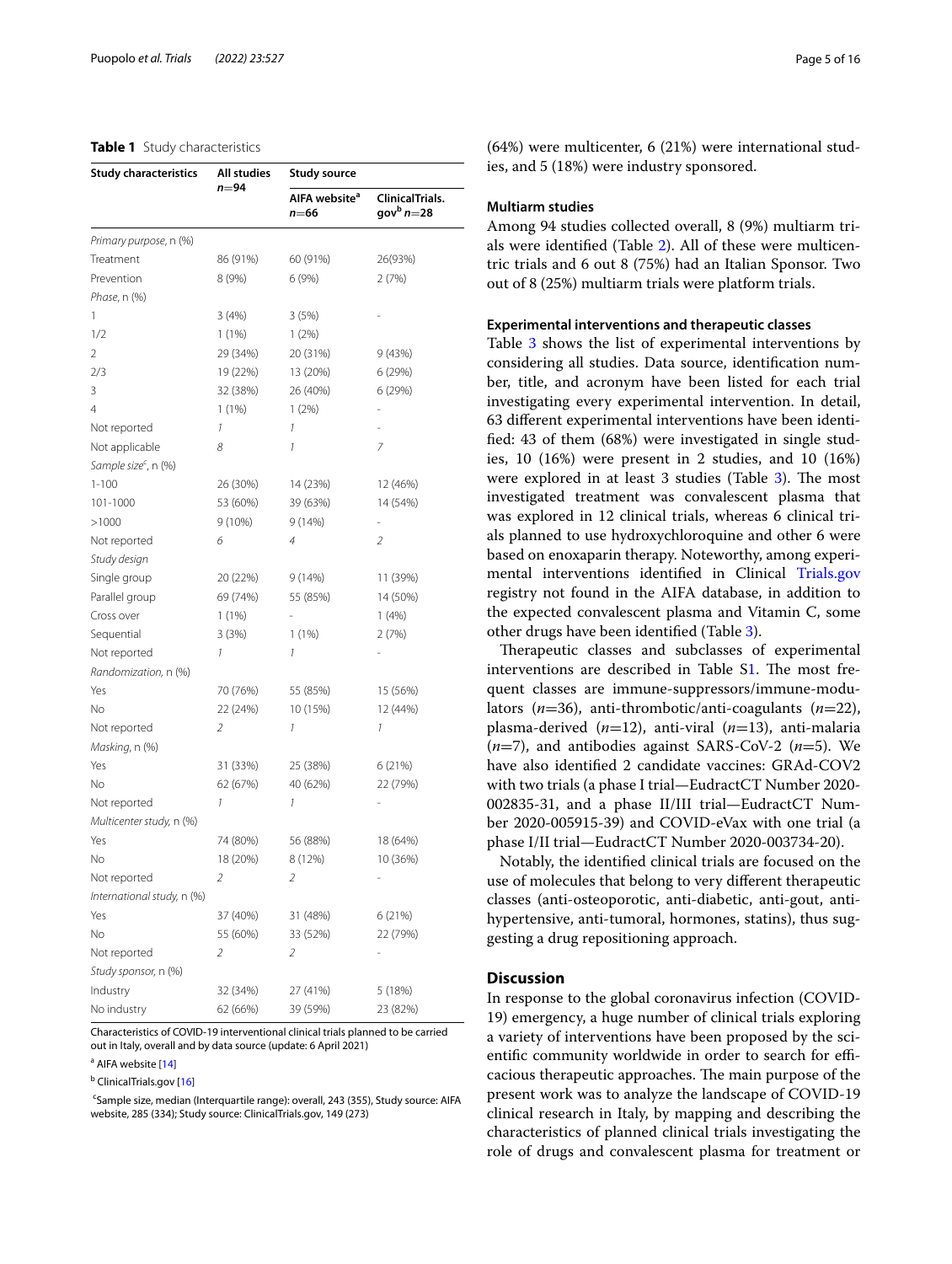## <span id="page-5-0"></span>**Table 2** Description of multiarm clinical trials

| Study acronym    | <b>Experimental intervention</b>                                                                                                                                                                                  | Sponsor<br>country/<br>Organization | Data source  | <b>Platform Trial</b> |
|------------------|-------------------------------------------------------------------------------------------------------------------------------------------------------------------------------------------------------------------|-------------------------------------|--------------|-----------------------|
| <b>ACTIVE 4</b>  | Dalteparin, Enoxaparin, Heparin, Fondaparin, Tinzaparin                                                                                                                                                           | Italy                               | AIFA website | No.                   |
| AMMURAVID        | Remdesivir, Baricitinib, Canakinumab, Methylprednisolone, Sari-<br>lumab*, Siltuximab, Tocilizumab                                                                                                                | Italy                               | AIFA website | No.                   |
| ARCO             | Darunavir/cobicistat, Favipiravir, Hydroxychloroquine, Lopinavir/<br>Ritonavir                                                                                                                                    | Italy                               | AIFA website | No.                   |
| <b>CONVINCE</b>  | Edoxaban, Colchicine                                                                                                                                                                                              | Switzerland, Italy                  | AIFA website | No.                   |
| REMAP-CAP        | ACE inhibitors, Acetylsalicylic acid, AZD7442, Angiotensin receptor<br>blockers, Clopidogrel, Enoxaparin, Heparin, Interferon-beta-1a, Pras-<br>ugrel, Sarilumab, Simvastatin, Ticagrelor, Tocilizumab, Vitamin C | Netherlands                         | AIFA website | Yes                   |
| SobilMMUNO - 101 | Emapalumab, Anakinra                                                                                                                                                                                              | Italy                               | AIFA website | No.                   |
| SOLIDARITY       | Chloroquine (or Hydroxychloroquine), Interferon beta-1a, Remdesi-<br>vir, Lopinavir/Ritonavir                                                                                                                     | <b>WHO</b>                          | AIFA website | Yes                   |
| <b>STAUNCH</b>   | Enoxaparin+Methylprednisolone, Heparin+Methylprednisolone                                                                                                                                                         | Italy                               | AIFA website | No.                   |

\* For the study AMMURAVID, the experimental intervention Sarilumab was retrieved from the protocol v3, 17 April 2020. AIFA website [[14](#page-15-8)]

prevention of COVID-19 disease. In Italy, the AIFA was entrusted with the task of managing the submission and authorization process of all clinical trials on medicines for the treatment and prevention of COVID-19. Therefore, similarly to other National Competent Authorities in Europe, AIFA set up simplifed, accelerated procedures ("Cura Italia" Decree, 18 March 2020 [\[12](#page-15-6)]). A list of all authorized studies, including full protocols, is regularly updated and publicly accessible in the AIFA, thereby providing the opportunity for mapping and tracking COVID-19 clinical trials. To our knowledge, not all Competent Authorities in Europe have provided open access to the same amount of information.

Unfortunately, information on pharmacological clinical trials that are still under evaluation or have been denied authorization is not made available on AIFA website. Moreover, studies on non-pharmacological interventions, even if submitted at the single National Ethics Committee, do not undergo AIFA evaluation. We therefore extended our search to the [ClinicalTrials.](http://clinicaltrials.gov) [gov](http://clinicaltrials.gov) registry, which is widely used by investigators and sponsors worldwide and reports also some information on the study protocols. Data from the two sources were properly integrated (see the "Methods" section) to avoid duplication.

At 6 April 2021, at about 1 year since the WHO declaration of COVID-19 pandemic, we identifed a considerable number of clinical trials on drugs or plasma from convalescent patients planned to be carried out in Italy, thus being aligned with international activities  $[1-6]$  $[1-6]$ .

Overall, our survey showed that some worthwhile clinical characteristics were widely implemented (parallel

groups, randomization), whereas other were frequently missed (blinding), likely suggesting difficulties concerning organization and conduction (such as packaging and labeling experimental products or preparing placebo) [\[7](#page-15-2)]. The majority of clinical trials reported considerable sample sizes (>100). Moreover, most of the studies were multicenter, indicating collaboration eforts among clinical sites, even at the international level, and active participation of Italian investigators in multinational networks. In fact, over the time, a progressive shift from small single site studies to multicenter, national, and international collaborative clinical trials (including multiarm studies) was observed (data not shown). Indeed, the networking among clinical researchers proposing similar experimental interventions was strongly supported also by AIFA [[20\]](#page-15-14). However, evaluating whether this evolution has impacted on the quality and efficiency in the conduct of the studies is beyond the scope of our work.

Of note, several clinical trials were retrieved only from [ClinicalTrials.gov](http://clinicaltrials.gov) registry. They were mainly single group design, unblinded, non-randomized, and small sample size studies, suggesting possible methodological issues for some of them. Moreover, multicenter and international clinical trials were less represented. By looking at experimental intervention, about half of them were focused on convalescent plasma that in Italy is not classifed as "drug" and is under the technical and scientifc control of the National Blood Center. Although the study on [ClinicalTrials.gov](http://clinicaltrials.gov) NCT04323514 reported Vitamin C treatment as dietary supplement, we include the study in the survey as considering of the high dosage and the route of administration (intravenous) which determine its intended use as a drug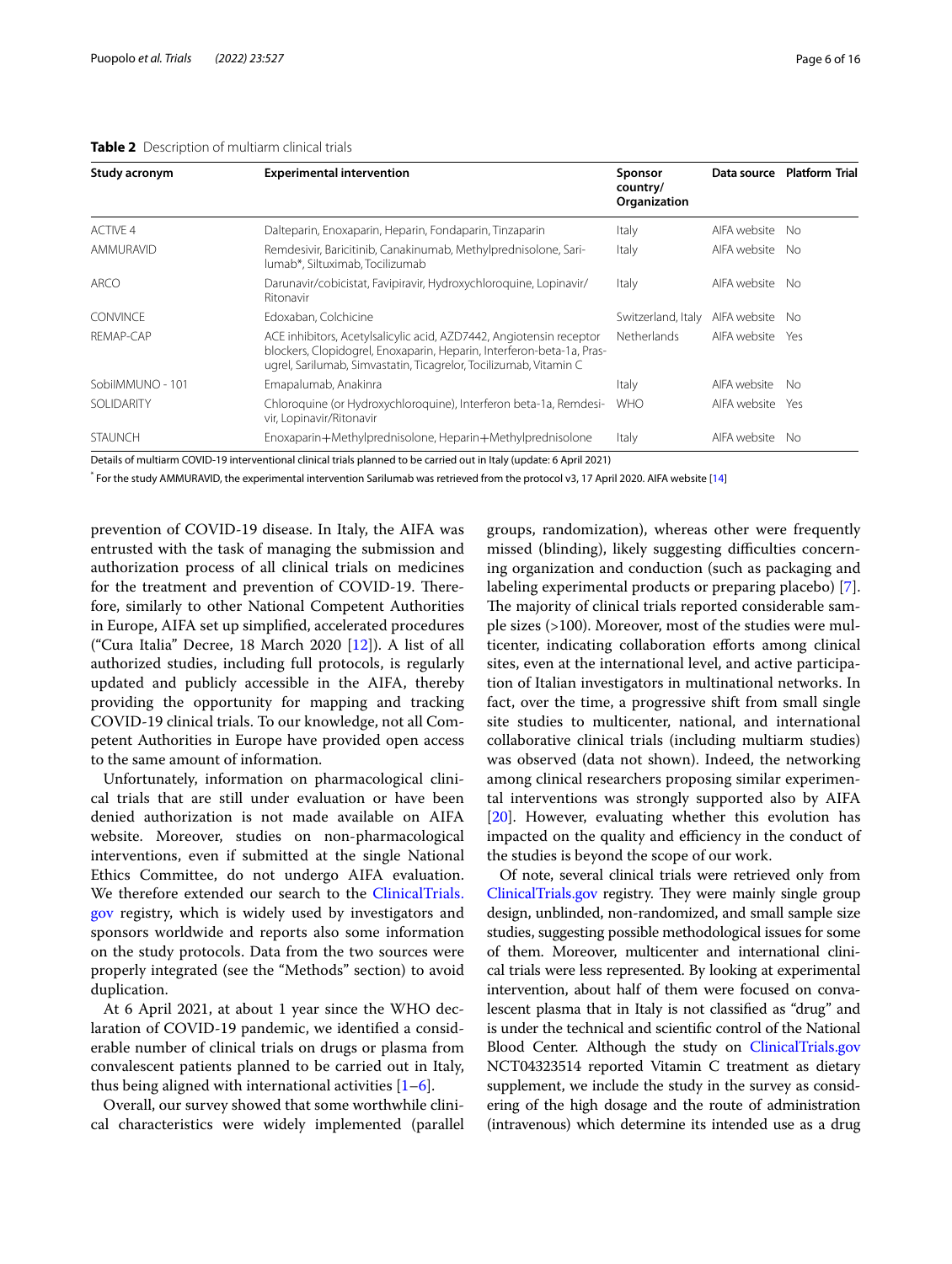# <span id="page-6-0"></span>**Table 3** Experimental interventions: study details

| <b>Experimental intervention</b> | Data source <sup>§</sup>       | Study ID <sup>#</sup> | <b>Study Title</b>                                                                                                                                                                                                                                                                                                                                                                                                                                                 | Study acronym       |
|----------------------------------|--------------------------------|-----------------------|--------------------------------------------------------------------------------------------------------------------------------------------------------------------------------------------------------------------------------------------------------------------------------------------------------------------------------------------------------------------------------------------------------------------------------------------------------------------|---------------------|
| ABX464                           | AIFA website                   | 2020-001673-75        | A phase 2/3, randomized, double blind, placebo- MiR-AGE<br>controlled study to evaluate the efficacy and the<br>safety of ABX464 in treating inflammation and<br>preventing COVID-19 associated acute respira-<br>tory failure in patients aged $\geq$ 65 and patients<br>$a$ aged $\geq$ 18 with at least one additional risk factor<br>who are infected with SARS-CoV-2. (the MiR-<br>AGE study).                                                                |                     |
| Acalabrutinib                    | AIFA website                   |                       | 2020-001644-25 A Phase 2, Open Label, Randomized Study of the ACE-ID-201<br>Efficacy and Safety of Acalabrutinib with Best<br>Supportive Care Versus Best Supportive Care<br>in Subjects Hospitalized with COVID-19                                                                                                                                                                                                                                                |                     |
| <b>ACE</b> inhibitors            | AIFA website                   | 2015-002340-14        | Randomized, Embedded, Multifactorial Adaptive<br>Platform trial for Community-Acquired Pneumo-<br>nia (REMAP-CAP)                                                                                                                                                                                                                                                                                                                                                  | REMAP-CAP           |
| Acetylsalicyclic acid            | AIFA website                   | 2015-002340-14        | Randomized, Embedded, Multifactorial Adaptive<br>Platform trial for Community-Acquired Pneumo-<br>nia (REMAP-CAP)                                                                                                                                                                                                                                                                                                                                                  | REMAP-CAP           |
|                                  | ClinicalTrials.gov NCT04808895 |                       | Acetylsalicylic Acid in the Prevention of Severe<br>SARS-CoV2 Pneumonia in Hospitalised Patients<br>With COVID-19                                                                                                                                                                                                                                                                                                                                                  | Asperum             |
| Alteplase                        | ClinicalTrials.gov NCT04640194 |                       | A Study to Test Whether Different Doses<br>of Alteplase Help People With Severe Breathing<br>Problems Because of COVID-19                                                                                                                                                                                                                                                                                                                                          | <b>TRISTARDS</b>    |
| Anakinra                         | AIFA website                   | 2020-001167-93        | A phase 2/3, randomized, open-label, parallel<br>group, 3-arm, multicenter study investigating<br>the efficacy and safety of intravenous admin-<br>istrations of emapalumab, an anti-interferon<br>gamma (anti-IFNy) monoclonal antibody,<br>and anakinra, an interleukin-1(IL-1) receptor<br>antagonist, versus standard of care, in reducing<br>hyper-inflammation and respiratory distress<br>in patients with SARSCoV-2 infection (Sobi.<br><b>IMMUNO-101)</b> | Sobi.IMMUNO-101     |
|                                  | AIFA website                   | 2020-005828-11        | Supar-guided anakinra treatment for validation<br>of the risk and early management of severe<br>respiratory failure by covid-19: the save-more<br>double-blind, randomized, phase iii confirma-<br>tory trial                                                                                                                                                                                                                                                      | SAVE-MORE           |
|                                  | AIFA website                   | 2015-002340-14        | Randomized, Embedded, Multifactorial Adaptive<br>Platform trial for Community-Acquired Pneumo-<br>nia (REMAP-CAP)                                                                                                                                                                                                                                                                                                                                                  | REMAP-CAP           |
| Angiotensin receptor blockers    | AIFA website                   | 2015-002340-14        | Randomized, Embedded, Multifactorial Adaptive<br>Platform trial for Community-Acquired Pneumo-<br>nia (REMAP-CAP)                                                                                                                                                                                                                                                                                                                                                  | REMAP-CAP           |
| AZD7442                          | AIFA website                   |                       | 2020-005315-44 A Phase III Randomized, Double-blind, Placebo-<br>controlled, Multicenter Study to Determine the<br>Safety and Efficacy of AZD7442 for the Treat-<br>ment of COVID-19 in Non-hospitalized Adults                                                                                                                                                                                                                                                    | <b>TACKLE Study</b> |
| Baricitinib                      | AIFA website                   |                       | 2020-001955-42 BARICIVID-19 STUDY: MultiCentre, randomised,<br>Phase IIa clinical trial evaluating efficacy and<br>tolerability of Baricitinib as add-on treatment<br>of in-patients with COVID-19 compared to<br>standard therapy                                                                                                                                                                                                                                 | <b>BARCIVID</b>     |
|                                  | AIFA website                   | 2020-001854-23        | Cumulative adaptive, multiarm, multistage<br>and multicentre randomized clinical trial with<br>immunotherapy for Moderate COVID-19                                                                                                                                                                                                                                                                                                                                 | AMMURAVID           |
|                                  | AIFA website                   | 2020-001517-21        | A Randomized, Double-Blind, Placebo-Con-<br>trolled, Parallel-Group Phase 3 Study of Barici-<br>tinib in Patients with COVID-19 Infection                                                                                                                                                                                                                                                                                                                          | <b>COV-BARRIER</b>  |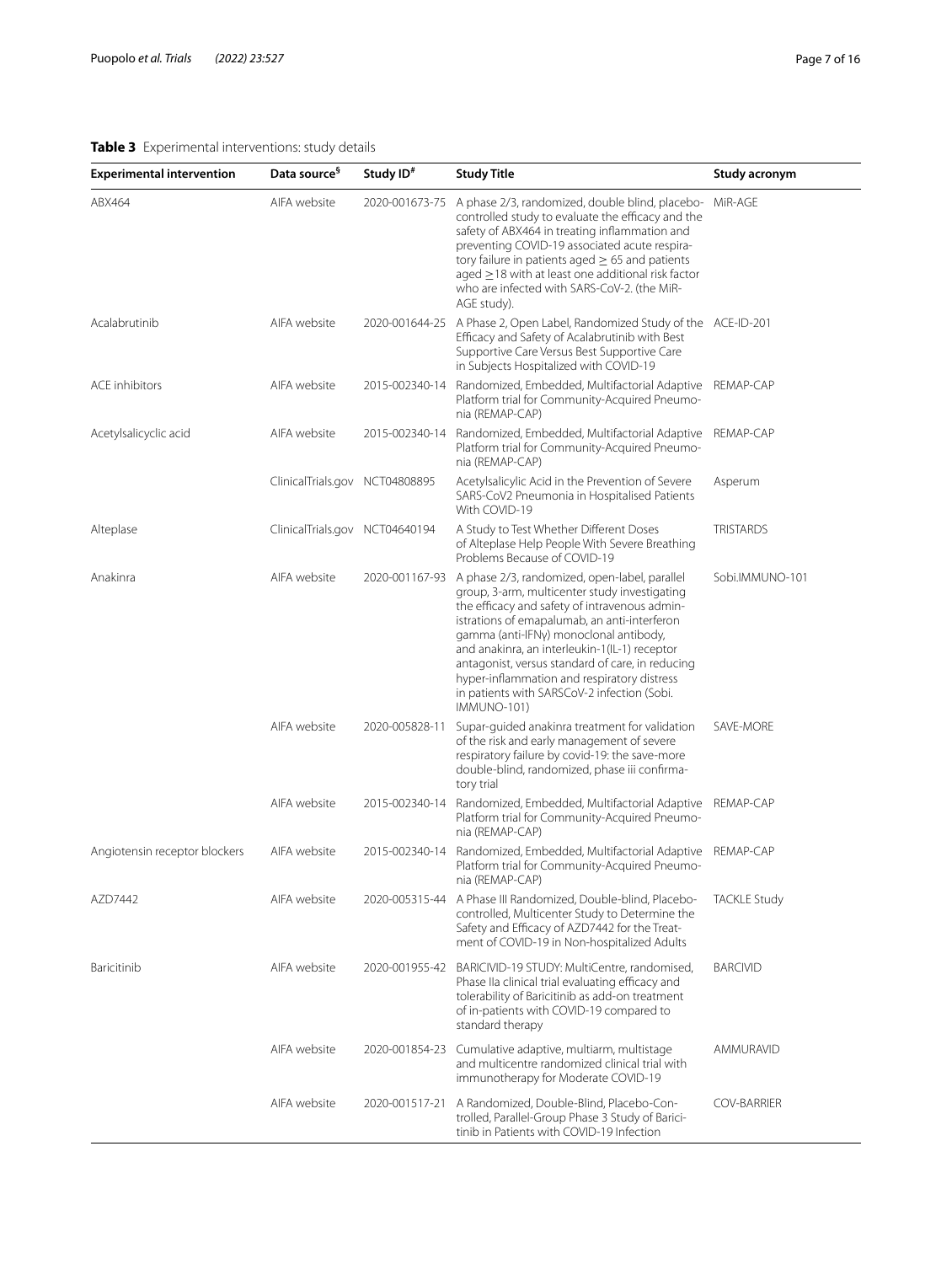| <b>Experimental intervention</b> | Data source <sup>9</sup>       | Study ID <sup>#</sup> | <b>Study Title</b>                                                                                                                                                                                                                         | Study acronym       |
|----------------------------------|--------------------------------|-----------------------|--------------------------------------------------------------------------------------------------------------------------------------------------------------------------------------------------------------------------------------------|---------------------|
|                                  | AIFA website                   | 2020-001185-11        | A proof-of concept study of the use of Janus<br>Kinase 1 and 2 Inhibitor, Baricitinib, in the treat-<br>ment of COVID-19-related pneumonia                                                                                                 | <b>BREATH</b> trial |
|                                  | ClinicalTrials.gov NCT04358614 |                       | Baricitinib Therapy in COVID-19                                                                                                                                                                                                            | HPrato-4            |
| Bevacizumab                      | Clincaltrials.gov              | NCT04275414           | Bevacizumab in Severe or Critical Patients With<br>COVID-19 Pneumonia                                                                                                                                                                      | <b>BEST-CP</b>      |
| Canakinumab                      | AIFA website                   |                       | 2020-001370-30 Phase 3 multicenter, randomized, double-<br>blind, placebocontrolled study to assess the<br>efficacy and safety of canakinumab on cytokine<br>release syndrome in patients with COVID-19-in-<br>duced pneumonia (CAN-COVID) | CAN-COVID           |
|                                  | AIFA website                   |                       | 2020-001854-23 Cumulative adaptive, multiarm, multistage<br>and multicentre randomized clinical trial with<br>immunotherapy for Moderate COVID-19                                                                                          | AMMURAVID           |
| Chloroquine                      | AIFA website                   | 2020-001366-11        | An international randomised trial of additional<br>treatments for COVID-19 in hospitalised patients<br>who are all receiving the local standard of care                                                                                    | SOLIDARITY          |
| Cholecalciferol                  | AIFA website                   |                       | 2020-002119-23 COVitaminD Trial: prevenzione di complicanze<br>da COVID-19 in pazienti oncologici in tratta-<br>mento attivo                                                                                                               | COVitaminD          |
| Clopidogrel                      | AIFA website                   | 2015-002340-14        | Randomized, Embedded, Multifactorial Adaptive<br>Platform trial for Community-Acquired Pneumo-<br>nia (REMAP-CAP)                                                                                                                          | REMAP-CAP           |
| Colchicine                       | AIFA website                   |                       | 2020-001475-33 Treatment with COLchicine of patients affected<br>by COLVID-19: a Pilot Study                                                                                                                                               | COLVID-19           |
|                                  | AIFA website                   |                       | 2020-001258-23 Colchicine To Counteract Inflammatory<br>Response In Covid-19 Pneumonia                                                                                                                                                     | ColCOVID            |
|                                  | AIFA website                   |                       | 2020-001806-42 ColcHicine in patients with COVID-19: a<br>home CarE study                                                                                                                                                                  | CHOICE-19           |
|                                  | AIFA website                   | 2020-002234-32        | Efficacy and Safety of Edoxaban and or Colchi-<br>cine for patients with SARS-CoV-2 infection man-<br>aged in the out of hospital setting (COVID 19)                                                                                       | <b>CONVINCE</b>     |
| Convalescent plasma              | ClinicalTrials.gov NCT04385043 |                       | Hyperimmune Plasma in Patients With COVID-19 COV2-CP<br>Severe Infection                                                                                                                                                                   |                     |
|                                  | ClinicalTrials.gov NCT04428021 |                       | Standard or Convalescent Plasma in Patients<br>With Recent Onset of COVID-19 Respiratory<br>Failure                                                                                                                                        | PLACO-COVID         |
|                                  | ClinicalTrials.gov NCT04321421 |                       | Hyperimmune Plasma for Critical Patients With<br>COVID-19                                                                                                                                                                                  | COV19-PLASMA        |
|                                  | ClinicalTrials.gov NCT04346589 |                       | Convalescent Antibodies Infusion in Critically III<br>COVID 19 Patients                                                                                                                                                                    |                     |
|                                  | ClinicalTrials.gov NCT04393727 |                       | Transfusion of Convalescent Plasma for the Early<br>Treatment of Patients With COVID-19                                                                                                                                                    | TSUNAMI             |
|                                  | ClinicalTrials.gov NCT04418531 |                       | Convalescent Antibodies Infusion in COVID 19<br>Patients                                                                                                                                                                                   |                     |
|                                  | ClinicalTrials.gov NCT04374526 |                       | Early transfusion of Convalescent Plasma in<br>Elderly COVID-19 Patients. to Prevent Disease<br>Progression.                                                                                                                               | LIFESAVER           |
|                                  | ClinicalTrials.gov NCT04569188 |                       | Convalescent Plasma in COVID-19 Elderly<br>Patients                                                                                                                                                                                        | <b>RESCUE</b>       |
|                                  | ClinicalTrials.gov NCT04614012 |                       | Hyperimmune Plasma for Patients With COVID-19                                                                                                                                                                                              | IMMUNO-COVID19      |
|                                  | ClinicalTrials.gov NCT04622826 |                       | plasmApuane CoV-2 : Efficacy and Safety of<br>Immune Covid-19 Plasma in Covid-19 Pneumo-<br>nia in Non ITU Patients                                                                                                                        |                     |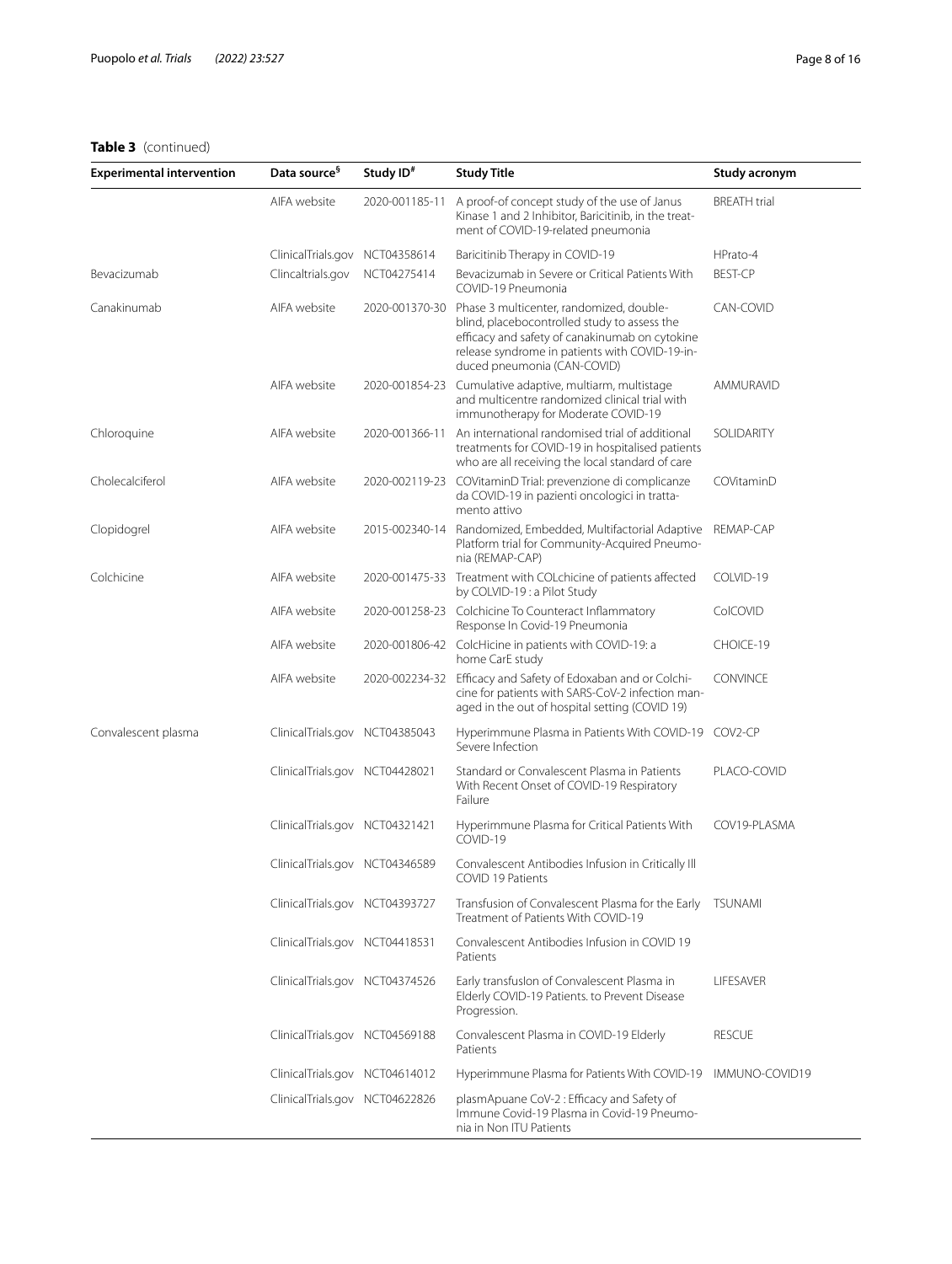| <b>Experimental intervention</b> | Data source <sup>9</sup>       | Study ID <sup>#</sup> | <b>Study Title</b>                                                                                                                                                                                                                                                                                                                                                                                                                                          | Study acronym            |
|----------------------------------|--------------------------------|-----------------------|-------------------------------------------------------------------------------------------------------------------------------------------------------------------------------------------------------------------------------------------------------------------------------------------------------------------------------------------------------------------------------------------------------------------------------------------------------------|--------------------------|
|                                  | ClinicalTrials.gov NCT04721236 |                       | Early Use of Hyperimmune Plasma in COVID-19                                                                                                                                                                                                                                                                                                                                                                                                                 | COV-II-PLA               |
|                                  | ClinicalTrials.gov NCT04716556 |                       | TranSfUsion of coNvalescent plAsma for the<br>Early Treatment of pneuMonla in COVID-19<br>Patients                                                                                                                                                                                                                                                                                                                                                          |                          |
| COVID-eVax                       | AIFA website                   |                       | 2020-003734-20 A Phase I/Ii Study To Assess The Safety And<br>Immunogenicity Of Covid-Evax, A Candidate<br>Plasmid Dna Vaccine For Covid-19, In Healthy<br><b>Adult Volunteers</b>                                                                                                                                                                                                                                                                          | COVID-eVax               |
| CPI-006                          | ClinicalTrials.gov NCT04734873 |                       | CPI-006 Plus Standard of Care Versus Placebo<br>Plus Standard of Care in Mild to Moderately<br>Symptomatic Hospitalized Covid-19 Patients                                                                                                                                                                                                                                                                                                                   |                          |
| CT-P59                           | AIFA website                   |                       | 2020-003401-60 A Phase 2/3, Randomized, Parallel-Group,<br>Placebo-Controlled, Double-Blind Study to<br>Evaluate the Efficacy and Safety of CT-P59 in<br>Combination with Standard of Care in Hospital-<br>ized Patients with SARS-CoV-2 Infection                                                                                                                                                                                                          | CT-P59 ospedalizzati     |
|                                  | AIFA website                   | 2020-003369-20        | CT-P59A Phase 2/3, Randomized, Parallel-group,<br>Placebo-controlled, Double-Blind Study to<br>Evaluate the Efficacy and Safety of CT-P59 in<br>Combination with Standard of Care in Outpa-<br>tients with Severe Acute Respiratory Syndrome<br>Coronavirus (SARS-CoV-2) Infection. - CELLTRION                                                                                                                                                             | CT-P59 non ospedalizzati |
| Cyclosporin-A                    | AIFA website                   |                       | 2020-003505-58 A proof-of-concept study of the use of Inhaled<br>liposomal -Cyclosporin-A in the treatment of<br>moderate COVID-19-related pneumonia: a two-<br>step phase II clinical trial                                                                                                                                                                                                                                                                | <b>INCIPIT</b>           |
| Dalteparin                       | AIFA website                   |                       | 2020-004285-19 A Multicenter Adaptive Randomized Controlled<br>Platform Trial of the Safety and Efficacy of<br>Antithrombotic Strategies in Hospitalized Adults<br>with COVID-19                                                                                                                                                                                                                                                                            | ACTIVE4                  |
| Darunavir/cobicistat             | AIFA website                   |                       | 2020-001528-32 Adaptive Randomized trial for therapy<br>of COrona virus disease 2019 at home with oral<br>antivirals (ARCO-Home study)                                                                                                                                                                                                                                                                                                                      | <b>ARCO</b>              |
| <b>DAS181</b>                    | ClinicalTrials.gov             | NCT04354389           | DAS181 for STOP COVID-19                                                                                                                                                                                                                                                                                                                                                                                                                                    |                          |
| Defibrotide                      | AIFA website                   | 2020-001513-20        | Use of Defibrotide to reduce progression of<br>acute respiratory failure rate in patients with<br>COVID-19 pneumonia                                                                                                                                                                                                                                                                                                                                        | DEF-IVID19               |
| Edoxaban                         | AIFA website                   |                       | 2020-002234-32 Efficacy and Safety of Edoxaban and or Colchi-<br>cine for patients with SARS-CoV-2 infection man-<br>aged in the out of hospital setting (COVID 19)                                                                                                                                                                                                                                                                                         | <b>CONVINCE</b>          |
| Emapalumab                       | AIFA website                   | 2020-001167-93        | A phase 2/3, randomized, open-label, parallel<br>group, 3-arm, multicenter study investigating<br>the efficacy and safety of intravenous admin-<br>istrations of emapalumab, an anti-interferon<br>gamma (anti-IFNy) monoclonal antibody,<br>and anakinra, an interleukin-1(IL-1) receptor<br>antagonist, versus standard of care, in reducing<br>hyper-inflammation and respiratory distress<br>in patients with SARSCoV-2 infection (Sobi.<br>IMMUNO-101) | Sobi.IMMUNO-101          |
| Enoxaparin                       | AIFA website                   | 2020-001708-41        | Enoxaparina for thromboprophylaxis in<br>hospitalized COVID-19 patients: comparison<br>of 40mg o.d. versus 40mg b.i.d. A randomized<br>Clinical Trial                                                                                                                                                                                                                                                                                                       | X-COVID                  |
|                                  | AIFA website                   | 2020-001972-13        | Randomised controlled trial comparing efficacy<br>and safety of high versus low Low- Molecular<br>Weight Heparin dosages in hospitalised patients<br>with severe COVID-19 pneumonia and<br>coagulopathy not requiring invasive mechanical<br>ventilation (COVID-19 HD)                                                                                                                                                                                      | COVID-19 HD              |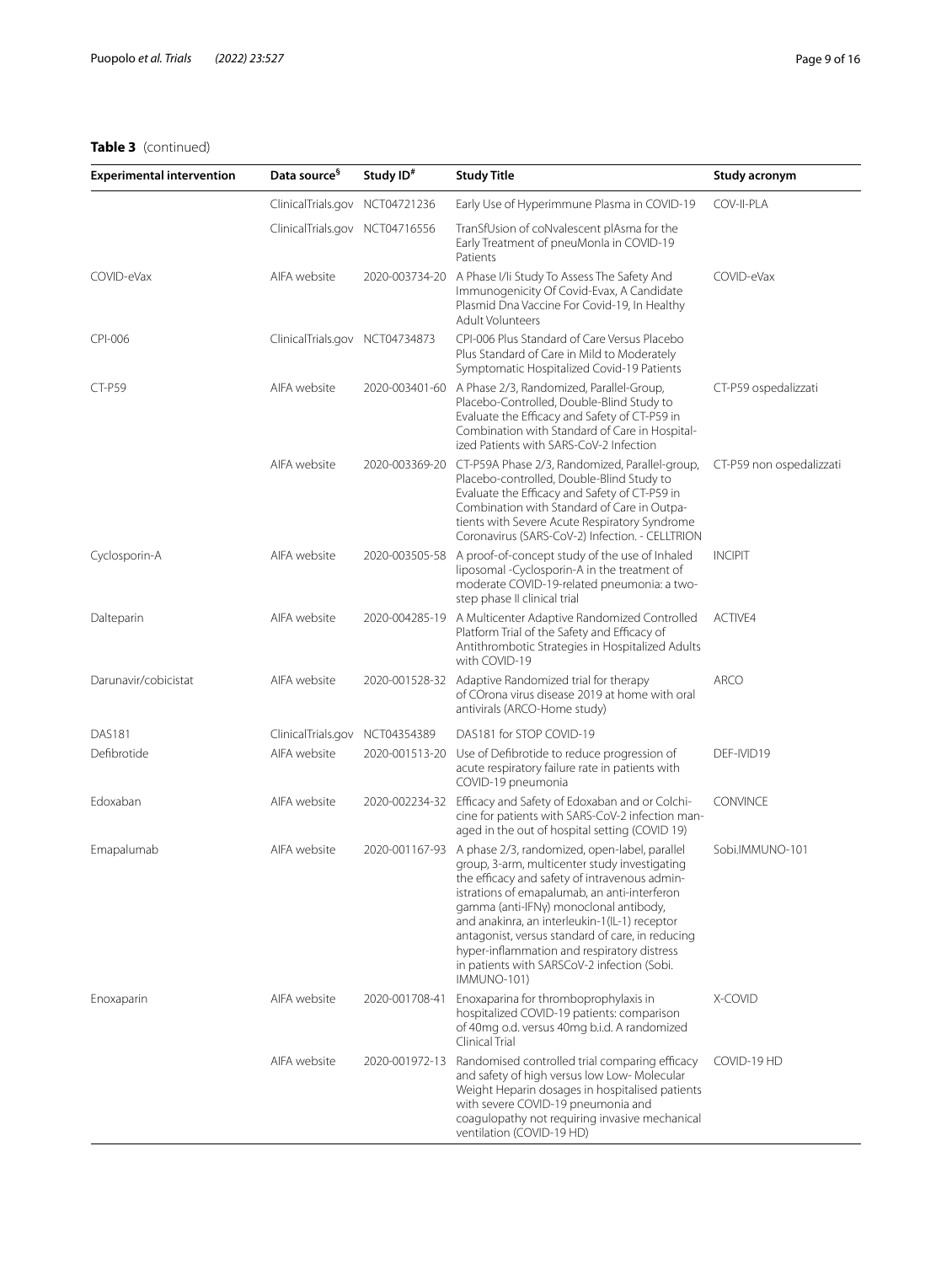| <b>Experimental intervention</b>           | Data source <sup>s</sup> | Study ID <sup>#</sup> | <b>Study Title</b>                                                                                                                                                                                                                             | Study acronym      |
|--------------------------------------------|--------------------------|-----------------------|------------------------------------------------------------------------------------------------------------------------------------------------------------------------------------------------------------------------------------------------|--------------------|
|                                            | AIFA website             | 2020-001308-40        | Intermediate dose enoxaparin in hospitalized<br>patients with moderate-severe COVID19: a pilot<br>phase II single-arm study, INHIXACOVID19                                                                                                     | <b>INHIXACOVID</b> |
|                                            | AIFA website             | 2020-002214-40        | EMOS-COVID - Enoxaparina                                                                                                                                                                                                                       | EMOS-COVID         |
|                                            | AIFA website             | 2020-004285-19        | A Multicenter Adaptive Randomized Controlled<br>Platform Trial of the Safety and Efficacy of<br>Antithrombotic Strategies in Hospitalized Adults<br>with COVID-19                                                                              | ACTIVE4            |
|                                            | AIFA website             |                       | 2015-002340-14 Randomized, Embedded, Multifactorial Adaptive<br>Platform trial for Community-Acquired Pneumo-<br>nia (REMAP-CAP)                                                                                                               | REMAP-CAP          |
| Enoxaparin+Methylprednisolone AIFA website |                          | 2020-001921-30        | Steroids and unfractionated heparin in critically<br>ill patients with pneumonia from COVID-19<br>infection. A multicenter, interventional, rand-<br>omized, three arms study design.                                                          | <b>STAUNCH</b>     |
| Favipiravir                                | AIFA website             |                       | 2020-001528-32 Adaptive Randomized trial for therapy<br>of COrona virus disease 2019 at home with oral<br>antivirals (ARCO-Home study)                                                                                                         | <b>ARCO</b>        |
|                                            | AIFA website             |                       | 2020-001115-25 A Multi-center, Randomized, Double-blind,<br>Placebo-controlled, Phase III Clinical Study<br>Evaluating the Efficacy and Safety of Favipiravir<br>in the Treatment of Adult Inpatients with COVID-<br>19-General Type (HS216C17 | HS216C17           |
| Fondaparin                                 | AIFA website             | 2020-004285-19        | A Multicenter Adaptive Randomized Controlled<br>Platform Trial of the Safety and Efficacy of<br>Antithrombotic Strategies in Hospitalized Adults<br>with COVID-19                                                                              | ACTIVE4            |
| GRAd-COV2                                  | AIFA website             | 2020-002835-31        | A Phase 1, Dose-Escalation Study to assess the<br>Safety and Immunogenicity of a COVID-19 Vac-<br>cine GRAd-COV2 in Healthy Adults and Elderly<br>Subjects                                                                                     | RT-CoV-2           |
|                                            | AIFA website             | 2020-005915-39        | A Phase II/III, Randomized, Stratified, Observer-<br>Blind, Placebo-Controlled Study to Evaluate<br>the Efficacy, Safety, and Immunogenicity of<br>GRAd-COV2 Vaccine in Adults Aged 18 Years and<br>Older. COVITAR                             | <b>COVITAR</b>     |
| Heparin                                    | AIFA website             | 2020-004285-19        | A Multicenter Adaptive Randomized Controlled ACTIVE4<br>Platform Trial of the Safety and Efficacy of<br>Antithrombotic Strategies in Hospitalized Adults<br>with COVID-19                                                                      |                    |
|                                            | AIFA website             | 2015-002340-14        | Randomized, Embedded, Multifactorial Adaptive<br>Platform trial for Community-Acquired Pneumo-<br>nia (REMAP-CAP)                                                                                                                              | REMAP-CAP          |
| Heparin+Methylprednisolone                 | AIFA website             |                       | 2020-001921-30 Steroids and unfractionated heparin in critically<br>ill patients with pneumonia from COVID-19<br>infection. A multicenter, interventional, rand-<br>omized, three arms study design.                                           | <b>STAUNCH</b>     |
| Hydroxycloroquine                          | AIFA website             | 2020-001441-39        | Chloroquine/ hydroxychloroquine prevention of COP-COV<br>coronavirus disease (COVID-19) in the healthcare<br>setting; a randomised, placebo-controlled<br>prophylaxis study (COPCOV)                                                           |                    |
|                                            | AIFA website             | 2020-001987-28        | PRECOV Idrossiclorochina negli operatori<br>sanitari                                                                                                                                                                                           | <b>PRECOV</b>      |
|                                            | AIFA website             |                       | 2020-001501-24 PROTECT: A randomized study with Hydroxy-<br>chloroquine versus observational support for<br>prevention or early phase treatment of Corona-<br>virus disease (COVID-19)                                                         | <b>PROTECT</b>     |
|                                            | AIFA website             | 2020-001558-23        | Hydroxychloroquine sulfate early administration<br>in symptomatic out of hospital COVID-19 posi-<br>tive patients (Hydro-Stop-COVID19 Trial)                                                                                                   | Hydro-Stop         |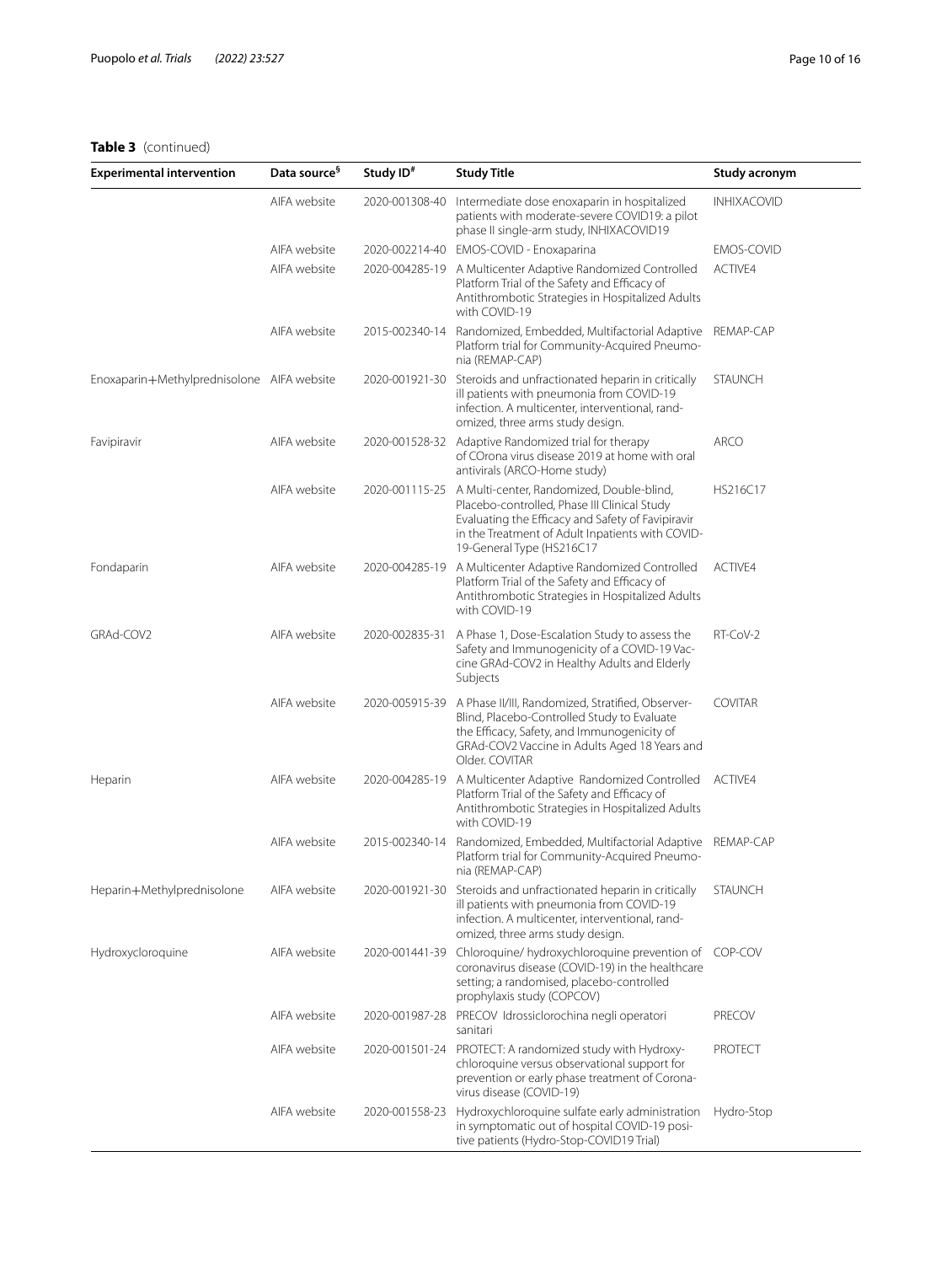| <b>Experimental intervention</b>           | Data source <sup>9</sup>       | Study ID <sup>#</sup> | <b>Study Title</b>                                                                                                                                                                                                                                                   | Study acronym         |
|--------------------------------------------|--------------------------------|-----------------------|----------------------------------------------------------------------------------------------------------------------------------------------------------------------------------------------------------------------------------------------------------------------|-----------------------|
|                                            | AIFA website                   | 2020-001528-32        | Adaptive Randomized trial for therapy<br>of COrona virus disease 2019 at home with oral<br>antivirals (ARCO-Home study)                                                                                                                                              | <b>ARCO</b>           |
|                                            | AIFA website                   | 2020-001366-11        | An international randomised trial of additional<br>treatments for COVID-19 in hospitalised patients<br>who are all receiving the local standard of care                                                                                                              | SOLIDARITY            |
| Hydroxycloroquine+Azitromycin AIFA website |                                | 2020-001802-50        | AZI-RCT-COVID-19 - Studio sull'utilizzo di idrossic AZI-RCT-COVID-19<br>lorochina+azitromicina                                                                                                                                                                       |                       |
| hzVSF-v13                                  | AIFA website                   | 2020-003614-13        | Efficacy and safety of intravenously administered hzVSF_v13-0006<br>hzVSF-v13 in patients with COVID-19 pneumo-<br>nia: a phase II, proof of concept, multicentre,<br>randomized, parallel-group, double-blind,<br>placebo-controlled study                          |                       |
| Interferon beta-1a                         | AIFA website                   | 2020-001366-11        | An international randomised trial of additional<br>treatments for COVID-19 in hospitalised patients<br>who are all receiving the local standard of care                                                                                                              | SOLIDARITY            |
|                                            | AIFA website                   | 2020-002458-25        | Randomized, controlled, open label, phase<br>2 clinical trial of Interferon-β-1a (IFNβ-1a) in<br>COVID-19 patients.                                                                                                                                                  | <b>INTERCOP</b>       |
|                                            | AIFA website                   | 2020-003872-42        | Antiviral and Immunomodulatory Interferon-<br>Beta in high-risk COVID-19 patients                                                                                                                                                                                    | <b>ANTIICIPATE</b>    |
|                                            | AIFA website                   | 2015-002340-14        | Randomized, Embedded, Multifactorial Adaptive<br>Platform trial for Community-Acquired Pneumo-<br>nia (REMAP-CAP)                                                                                                                                                    | REMAP-CAP             |
| <i><u><b>Ivermectin</b></u></i>            | AIFA website                   | 2020-002283-32        | Randomized, Double-blind, Multi entre Phase<br>II, Proof of Concept, Dose Finding Clinical Trial<br>on Ivermectin for the early Treatment of COVID-19                                                                                                                | <b>COVER</b>          |
| Lopinavir/Ritonavir                        | AIFA website                   | 2020-001528-32        | Adaptive Randomized trial for therapy<br>of COrona virus disease 2019 at home with oral<br>antivirals (ARCO-Home study)                                                                                                                                              | <b>ARCO</b>           |
|                                            | AIFA website                   | 2020-001366-11        | An international randomised trial of additional<br>treatments for COVID-19 in hospitalised patients<br>who are all receiving the local standard of care                                                                                                              | SOLIDARITY            |
| MAD0004J08                                 | AIFA website                   | 2020-005469-15        | COVID-19: A Phase I dose-escalation study to<br>evaluate the safty and pharmacokinetics of anti-<br>SARS-CoV-2 monoclonal antibody MAD0004j08<br>in healthy adultse                                                                                                  | MAD0004J08            |
| Mavrilimumab                               | AIFA website                   | 2020-001795-15        | A randomized, double blind, placebo-COn-<br>trolled trial of MavrilimumaB for Acute respira-<br>tory failure due To COVID-19 pneumonia with<br>hyper-inflammation: the COMBAT-19 trial                                                                               | COMBAT-19             |
| Methyilprednisolone                        | AIFA website                   | 2020-001854-23        | Cumulative adaptive, multiarm, multistage<br>and multicentre randomized clinical trial with<br>immunotherapy for Moderate COVID-19                                                                                                                                   | AMMURAVID             |
|                                            | AIFA website                   | 2020-004323-16        | Uno studio randomizzato multicentrico in<br>doppio cieco per valutare l'efficacia della som-<br>ministrazione di Metilprednisolone ad alte dosi<br>in aggiunta al trattamento standard in pazienti<br>affetti da polmonite da SARS-CoV2 - Codice:<br>RCT-MP-COVID-19 | RCT-MP-COVID-19       |
|                                            | ClinicalTrials.gov NCT04636671 |                       | Methylprednisolone vs. Dexamethasone in<br>COVID-19 Pneumonia (MEDEAS RCT)                                                                                                                                                                                           | <b>MEDAS</b>          |
| MK-4482                                    | AIFA website                   | 2020-003367-26        | A Phase 2/3, Randomized, Placebo-Controlled,<br>Double-Blind Clinical Study to Evaluate the Effi-<br>cacy, Safety, and Pharmacokinetics of MK-4482<br>in Hospitalized Adults with COVID-19                                                                           | MK-4482 ospedalizzati |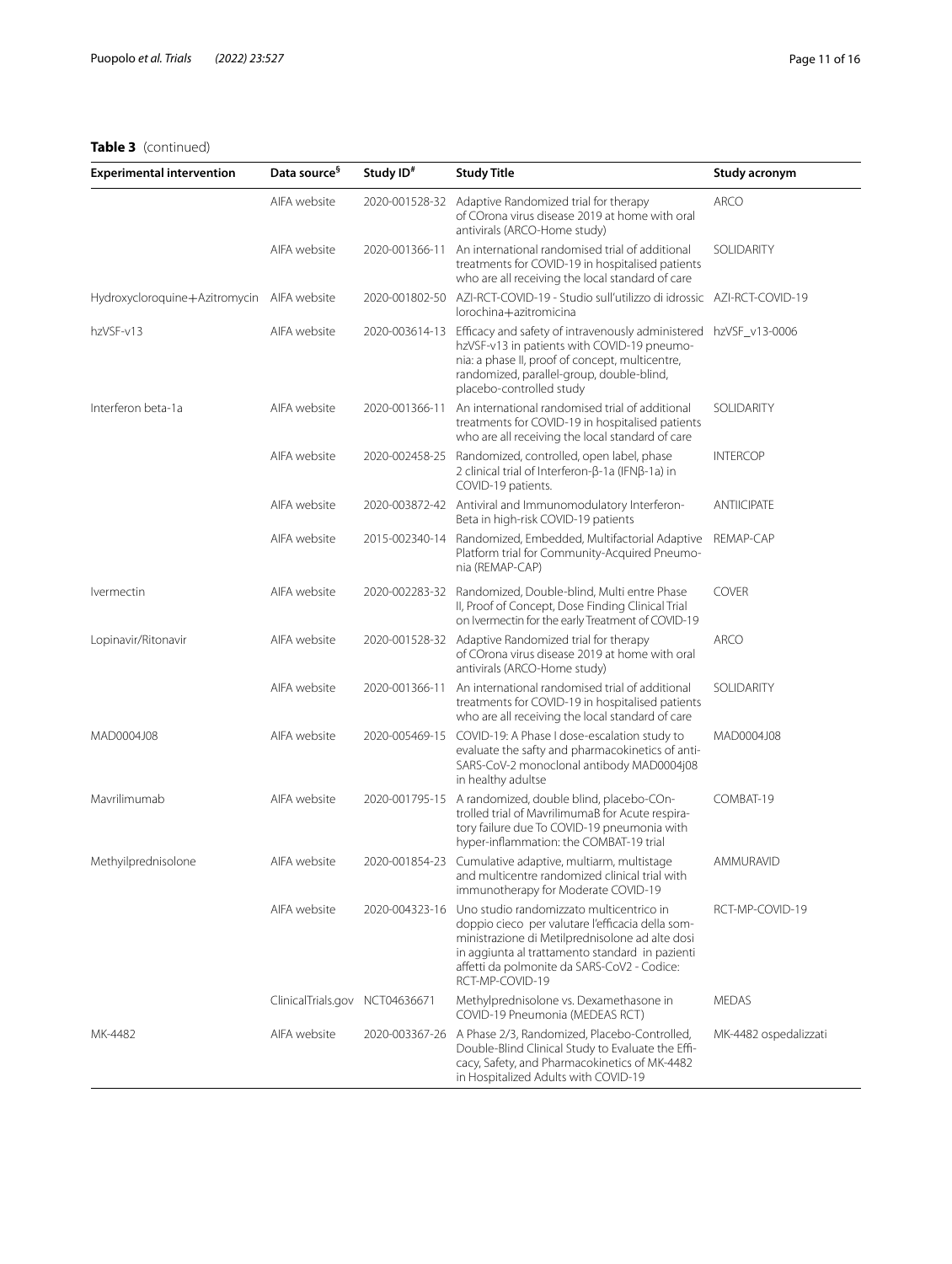| <b>Experimental intervention</b> | Data source <sup>§</sup>       | Study ID <sup>#</sup> | <b>Study Title</b>                                                                                                                                                                                                                                                                                        | Study acronym             |
|----------------------------------|--------------------------------|-----------------------|-----------------------------------------------------------------------------------------------------------------------------------------------------------------------------------------------------------------------------------------------------------------------------------------------------------|---------------------------|
|                                  | AIFA website                   | 2020-003368-24        | "A Phase 2/3, Randomized, Placebo-Controlled,<br>Double-Blind Clinical Study to Evaluate the Effi-<br>cacy, Safety, and Pharmacokinetics of MK-4482<br>in Non-Hospitalized Participants $\geq$ 18 Years of<br>Age with COVID-19"                                                                          | MK-4482 non ospedalizzati |
| Nafamostat Mesylate              | ClinicalTrials.gov NCT04352400 |                       | Efficacy of Nafamostat in Covid-19 Patients<br>(RACONA Study)                                                                                                                                                                                                                                             | RACONA                    |
| Opaganib                         | AIFA website                   | 2020-002677-95        | Opaganib, a Sphingosine Kinase-2 (SK2) Inhibi-<br>tor in COVID-19 Pneumonia: a Randomized,<br>Double-blind, Placebo-Controlled Phase 2/3<br>Study, in Adult Subjects Hospitalized with Severe<br>SARS-CoV-2 Positive Pneumonia                                                                            | ABC-201                   |
| Oxytocin                         | ClinicalTrials.gov NCT04386447 |                       | Phase II RCT to Assess Efficacy of Intravenous<br>Administration of Oxytocin in Patients Affected<br>by COVID-19                                                                                                                                                                                          | OsCOVID19                 |
| Pamrevlumab                      | AIFA website                   |                       | 2020-001472-14 An Open-Label, Randomized, Parallel-Arm Study<br>Investigating The Efficacy And Safety Of Intra-<br>venous Administration Of Pamrevlumab Versus<br>Standard Of Care In Patients With Covid-19                                                                                              | FibroCov                  |
| Plitidepsin                      | ClinicalTrials.gov NCT04784559 |                       | Trial to Determine the Efficacy/Safety of Plitidep-<br>sin vs Control in Patients With Moderate COVID-<br>19 Infection                                                                                                                                                                                    | Neptuno                   |
| Prasugrel                        | AIFA website                   | 2015-002340-14        | Randomized, Embedded, Multifactorial Adaptive<br>Platform trial for Community-Acquired Pneumo-<br>nia (REMAP-CAP)                                                                                                                                                                                         | REMAP-CAP                 |
|                                  | ClinicalTrials.gov NCT04445623 |                       | Prasugrel in Severe COVID-19 Pneumonia                                                                                                                                                                                                                                                                    | PARTISAN                  |
| Polyvalent immunoglobulins       | AIFA website                   |                       | 2020-002058-26 High dose intravenous polyvalent immuno-<br>globulin (IVIG) in patients with early inflamma-<br>tory COVID-19.                                                                                                                                                                             | IVIG/H/Covid-19           |
| Raloxifene                       | AIFA website                   | 2020-003936-25        | Multicenter, adaptive, randomized, placebo-con- RLX0120<br>trolled, double blind, parallel-group Phase 2/3<br>trial, to study efficacy and safety of two doses<br>of raloxifene in adult paucisymptomatic COVID-<br>19 patients.                                                                          |                           |
| Ravulizumab                      | AIFA website                   |                       | 2020-001497-30 A Phase 3 Open-label, Randomized, Controlled<br>Study to Evaluate the Efficacy and Safety of<br>Intravenously Administered Ravulizumab Com-<br>pared with Best Supportive Care in Patients with<br>COVID-19 Severe Pneumonia, Acute Lung Injury,<br>or Acute Respiratory Distress Syndrome | ALXN1210-COV-305          |
| Remdesivir                       | AIFA website                   |                       | 2020-000842-32 A Phase 3 Randomized Study to Evaluate the<br>Safety and Antiviral Activity of Remdesivir (GS-<br>5734™) in Participants with Moderate COVID-19<br>Compared to Standard of Care Treatment. (GS-<br>US-540-5774 Study)                                                                      | GS-US-540-5774            |
|                                  | AIFA website                   |                       | 2020-000841-15 A Phase 3 Randomized Study to Evaluate the<br>Safety and Antiviral Activity of Remdesivir (GS-<br>5734 <sup>fm</sup> ) in Participants with Severe COVID-<br>19. (GS-US-540-5773 Study)                                                                                                    | GS-US-540-5773            |
|                                  | AIFA website                   | 2020-001366-11        | An international randomised trial of additional<br>treatments for COVID-19 in hospitalised patients<br>who are all receiving the local standard of care                                                                                                                                                   | SOLIDARITY                |
|                                  | AIFA website                   |                       | 2020-001803-17 A Phase 2/3 Single-Arm, Open-Label Study to<br>Evaluate the Safety, Tolerability, Pharmacokinet-<br>ics, and Efficacy of Remdesivir (GS-5734™) in<br>Participants from Birth to < 18 Years of Age with<br>COVID-19 (GS-US-540-5823)                                                        | GS-US-540-5823            |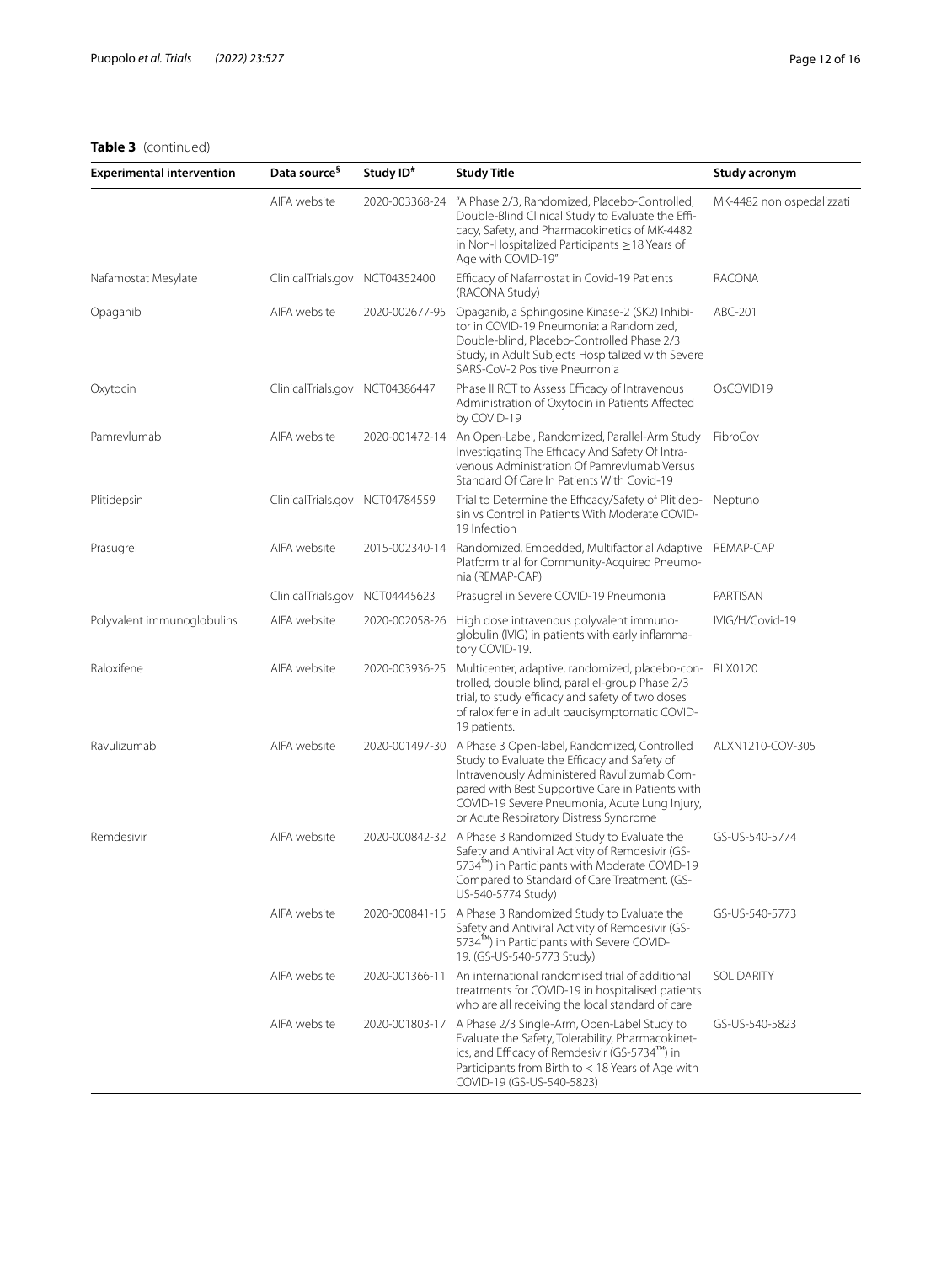| <b>Experimental intervention</b> | Data source <sup>§</sup>       | Study ID <sup>#</sup> | <b>Study Title</b>                                                                                                                                                                                                  | Study acronym              |
|----------------------------------|--------------------------------|-----------------------|---------------------------------------------------------------------------------------------------------------------------------------------------------------------------------------------------------------------|----------------------------|
| Reparixin                        | AIFA website                   | 2020-001645-40        | Adaptive phase 2/3, randomized, controlled<br>multicenter study on the efficacy and safety<br>of Reparixin in the treatment of hospital-<br>ized patients with COVID-19 pneumonia<br>(REPAVID-19)                   | REPAVID-19                 |
|                                  | AIFA website                   | 2020-005919-51        | Studio di fase 3, multicentrico, randomizzato,<br>controllato con placebo, sull'efficacia e la<br>sicurezza di Reparixin nel trattamento di pazienti<br>ospedalizzati con polmonite grave da COVID-19               | REPAVID-19 Phase 3         |
| Ruxolitinib                      | AIFA website                   | 2020-001662-11        | Adaptive phase 2/3, randomized, controlled<br>multicenter study on the efficacy and safety<br>of Reparixin in the treatment of hospital-<br>ized patients with COVID-19 pneumonia<br>(REPAVID-19)                   | <b>RUXCOVID</b>            |
| Sarilumab                        | AIFA website                   |                       | 2020-001390-76 ESCAPE Studio di fase 2 sull'utilizzo di sarilumab                                                                                                                                                   | <b>ESCAPE</b>              |
|                                  | AIFA website                   |                       | 2020-001162-12 An adaptive phase 2/3, randomized, double-<br>blind, placebocontrolled study assessing efficacy<br>and safety of sarilumab for hospitalized patients<br>with COVID-19 (Sarilumab COVID-19).          | Sarilumab COVID-19         |
|                                  | AIFA website                   | 2020-001854-23        | Cumulative adaptive, multiarm, multistage<br>and multicentre randomized clinical trial with<br>immunotherapy for Moderate COVID-19                                                                                  | AMMURAVID <sup>®</sup>     |
|                                  | AIFA website                   | 2020-001745-40        | Pilot study on the use of sarilumab in patients<br>with covid-19 infection (COVID-SARI)                                                                                                                             | COVID-SARI                 |
|                                  | AIFA website                   | 2015-002340-14        | Randomized, Embedded, Multifactorial Adaptive<br>Platform trial for Community-Acquired Pneumo-<br>nia (REMAP-CAP)                                                                                                   | REMAP-CAP                  |
| Selinexor                        | AIFA website                   | 2020-001411-25        | A Phase 2 Randomized Single-Blind Study to<br>Evaluate the Activity and Safety of Low Dose<br>Oral Selinexor (KPT-330) in Patients with Severe<br>COVID-19 Infection (XPORT-CoV-1001)                               | XPORT-CoV-1001             |
| Siltuximab                       | AIFA website                   |                       | 2020-001854-23 Cumulative adaptive, multiarm, multistage<br>and multicentre randomized clinical trial with<br>immunotherapy for Moderate COVID-19                                                                   | AMMURAVID                  |
| Simvastatin                      | AIFA website                   | 2015-002340-14        | Randomized, Embedded, Multifactorial Adaptive<br>Platform trial for Community-Acquired Pneumo-<br>nia (REMAP-CAP)                                                                                                   | REMAP-CAP                  |
| Sitagliptin                      | ClinicalTrials.gov             | NCT04365517           | The Effect of Sitagliptin Treatment in COVID-19<br>Positive Diabetic Patients                                                                                                                                       | <b>SIDIACO</b>             |
| Ticagrelor                       | AIFA website                   | 2015-002340-14        | Randomized, Embedded, Multifactorial Adaptive<br>Platform trial for Community-Acquired Pneumo-<br>nia (REMAP-CAP)                                                                                                   | REMAP-CAP                  |
| Tinzaparin                       | AIFA website                   |                       | 2020-004285-19 A Multicenter Adaptive Randomized Controlled<br>Platform Trial of the Safety and Efficacy of<br>Antithrombotic Strategies in Hospitalized Adults<br>with COVID-19                                    | ACTIVF4                    |
| Tirofiban                        | ClinicalTrials.gov NCT04368377 |                       | Enhanced Platelet Inhibition in Critically III<br>Patients With COVID-19                                                                                                                                            | <b>PIC-19</b>              |
| Tocilizumab                      | AIFA website                   | 2020-001110-38        | Multicenter study on the efficacy and tolerability<br>of tocilizumab in the treatment of patients with<br>COVID-19 pneumonia (TOCIVID-19)                                                                           | TOCIVID-19                 |
|                                  | AIFA website                   | 2020-001386-37        | RCT-TCZ-COVID-19 somministrazione precoce<br>del Tocilizumab                                                                                                                                                        | RCT-TCZ-COVID-19           |
|                                  | AIFA website                   |                       | 2020-001154-22 A randomized, double-blind, placebocontrolled,<br>multicenter study to evaluate the safety and<br>efficacy of tocilizumab in patients with severe<br>covid-19 pneumonia (Tocilizumab 2020-001154-22) | Tocilizumab 2020-001154-22 |
|                                  | AIFA website                   |                       | 2020-001854-23 AMMURAVID Studio di fase 3 multiarm della<br><b>SIMIT</b>                                                                                                                                            | AMMURAVID                  |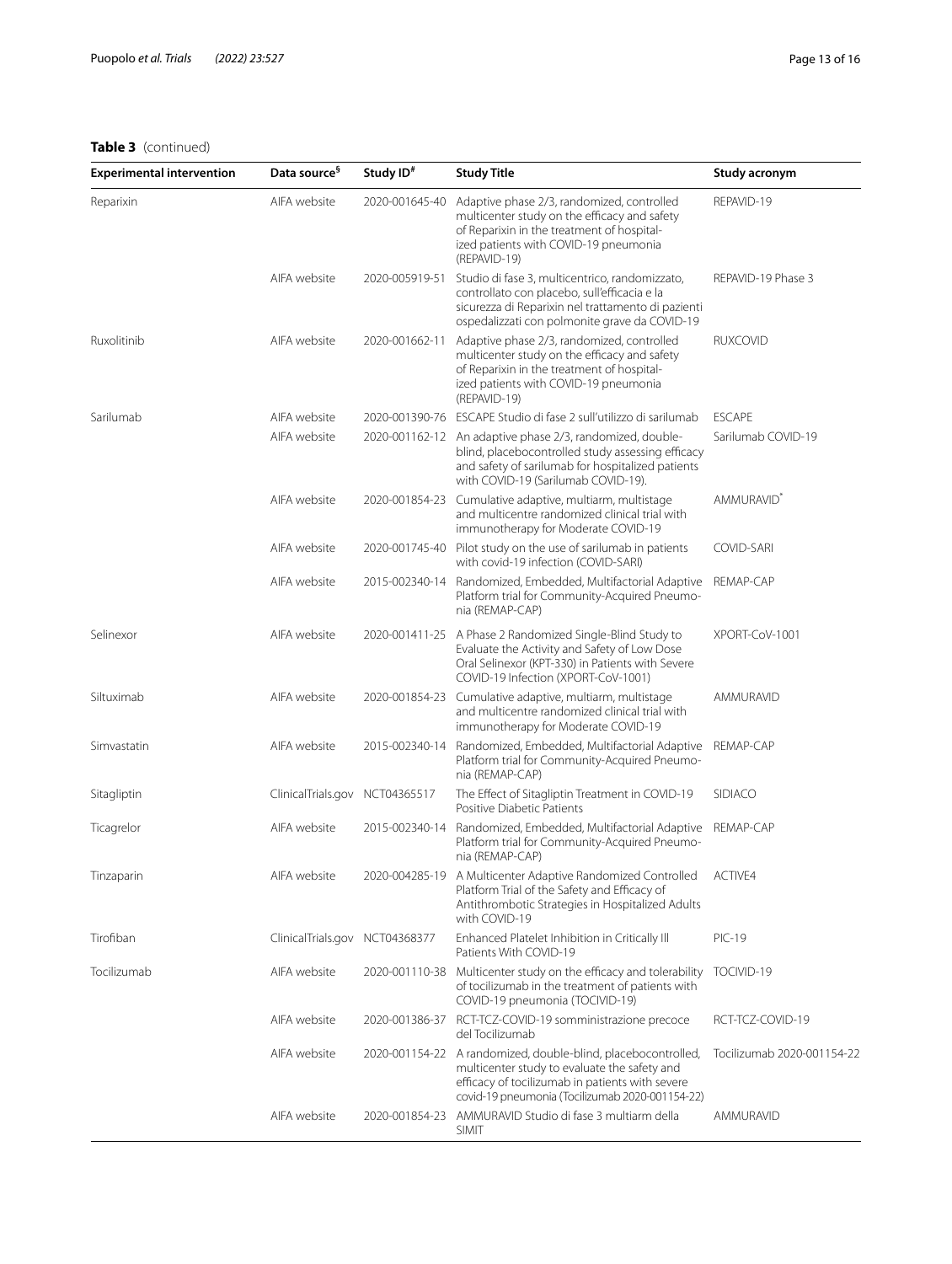| <b>Experimental intervention</b> | Data source <sup>9</sup> | Study ID <sup>#</sup> | <b>Study Title</b>                                                                                                                                                                                   | Study acronym           |
|----------------------------------|--------------------------|-----------------------|------------------------------------------------------------------------------------------------------------------------------------------------------------------------------------------------------|-------------------------|
|                                  | AIFA website             | 2020-005291-35        | A multicenter randomized trial to evaluate the<br>efficacy of tocilizumab in patients with severe<br>Coronavirus Disease 2019 (Covid-19) pneumonia<br>failing glucocorticoids (Anticipant Study)     | <b>ANTICIPANT Study</b> |
|                                  | AIFA website             | 2015-002340-14        | Randomized, Embedded, Multifactorial Adaptive<br>Platform trial for Community-Acquired Pneumo-<br>nia (REMAP-CAP)                                                                                    | REMAP-CAP               |
|                                  | ClinicalTrials.gov       | NCT04315480           | Tocilizumab for SARS-CoV2 (COVID-19) Severe<br>Pneumonitis                                                                                                                                           |                         |
| Tofacitinib                      | AIFA website             | 2020-002035-30        | TOFAcitinib plus Hydroxycloroquine vs Hydroxy-<br>cloroquine in patients with early onset SARS-<br>CoV2 (COVID-19) interstitial pneumonia: a multi-<br>center randomized controlled open label trial | TOFACOV-2               |
|                                  | ClinicalTrials.gov       | NCT04332042           | TOFAcitinib in SARS-CoV2 Pneumonia                                                                                                                                                                   | <b>TOFACOV</b>          |
| Vitamin C                        | AIFA website             | 2015-002340-14        | Randomized, Embedded, Multifactorial Adaptive<br>Platform trial for Community-Acquired Pneumo-<br>nia (REMAP-CAP)                                                                                    | REMAP-CAP               |
|                                  | ClinicalTrials.gov       | NCT04323514           | Use of Ascorbic Acid in Patients With COVID 19                                                                                                                                                       |                         |

Experimental interventions investigated in COVID-19 interventional clinical trials planned to be carried out in Italy (update: 6 April 2021) <sup>§</sup> AIFA website (14); ClinicalTrials.gov [[16\]](#page-15-10)

# Study ID is EudraCT Number for study from AIFA website and NCT Number for study from ClinicalTrials.gov website

**\*** For the study AMMURAVID, the experimental intervention Sarilumab was retrieved from the protocol v3, 17 April 2020

and not as a supplement. Some explanations for the others pharmacological clinical trials found in the [ClinicalTrials.](http://clinicaltrials.gov) [gov](http://clinicaltrials.gov) website and not in the AIFA list might be hypothesized: they may represent studies still under evaluation or just planned, or even studies that have been denied authorization but were not removed from the website.

We found that some experimental interventions were investigated contemporaneously in different studies. This might be useful to build up a body of evidence to evaluate the efficacy of a given intervention, but might also lead to a fragmentation of the research and sub-optimal use of resources. This should be avoided in a pandemic scenario where the identifcation of potential treatments is an unmet need requiring "quick" responses by means of coordi-nated efforts and rigorously conducted clinical studies [\[7](#page-15-2)]. The use of "convalescent plasma" to prevent COVID-19 disease progression [\[21\]](#page-15-15) may be taken as an example. In Italy, to provide a rapid and scientifcally founded answer on the role of this approach, a national, randomized multicenter trial was carried out under the sponsorship of ISS and AIFA (TSUNAMI study, NCT04716556). This allowed the enrolment of 487 hospitalized patients with COVID-19 pneumonia from 27 clinical sites in Italy in less than 5 months (15 July to 8 December 2020) [[22](#page-15-16)].

The characteristics of therapeutic interventions deserve some considerations. At the beginning of the COVID-19 outbreak, in Italy as everywhere in the world, most clinical trials were based on repositioning of drugs already approved for other indications and prescribed through a systematic off-label use. Consistently, most studies were classified as phase 2, phase  $2/3$ , or phase 3. The most frequently reported therapeutic classes included antimalarial agents (prescribed on the basis of previous experience in SARS-COV 1 and MERS-COV diseases), immunosuppressant and immune-modulating drugs, anticoagulants, immunoglobulin, and antivirals used for other infections, such as lopinavir/ritonavir and favipiravir.

Regarding the experimental intervention, a shift in the distribution of therapeutic classes was observed over time  $[23]$  $[23]$ , due to the lack of efficacy of some repurposed drugs (such as chloroquine) and the scientifc knowledge acquired during the pandemic.

In the absence of an efective therapy, several studies were based on dietary supplements. The distinction between dietary supplement and drug is often faded, since the classifcation of a product in one of the two categories depends on various factors such as the type of substance, the dosage and the route of administration and, above all, the purpose of use  $[24]$  $[24]$  $[24]$ . Regulatory aspects reflect this ambiguity and thus it is not surprising that some Italian clinical trials, detected in [ClinicalTrials.gov](http://clinicaltrials.gov) and for which the sponsor indicates the active intervention as "dietary supplement," have never been submitted to the AIFA evaluation.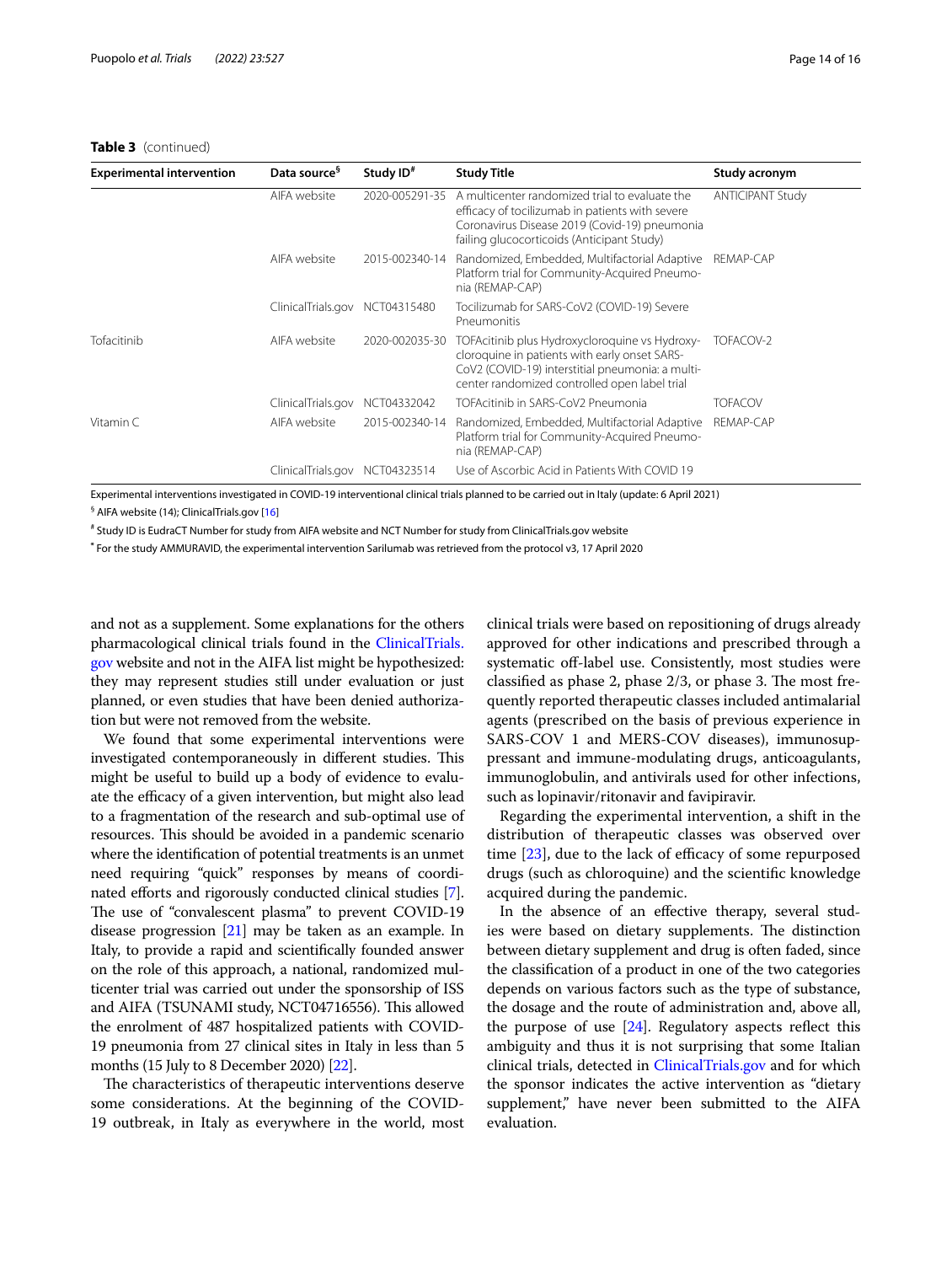As expected, clinical trials submitted to AIFA included also preventive interventions with 2 candidate COVID-19 vaccines. A phase I study with the GRAd-COV2 vaccine was approved on 29 July 2020 and reached phase 2/3 on 19 February 2021. An additional phase I/II study was authorized on 03 February 2021 for COVID-EVAX vaccine.

A fnal analysis regards the trial sponsorship, with nonindustrial sponsors, such as academic or public hospitals, supporting majority of the studies. This heavy involvement of nonproft institutions indicates the willingness of investigators to promptly face the emergency taking advantage of previous experiences (even if limited) and of the available knowledge.

Our work has some limitations. We used [ClinicaTri](http://clinicatrials.gov) [als.gov](http://clinicatrials.gov) as source of data to integrate the information found in the AIFA website. However, there are some issues with this registry which need to be considered because the information reported in [ClinicaTrials.](http://clinicatrials.gov) [gov—](http://clinicatrials.gov)diferently from study protocols submitted to regulatory authority—may be partial, not undergoing assessment for authorization, and not always updated  $[25]$  $[25]$  $[25]$ . A further limit is that we were unable to capture potential changes in the studies due to protocol amendments. However, due to the limited time of observation, we may reasonably hypothesize that such changes occurred in a small number of trials with a minor impact on their major features. In addition, we do not know the total number of proposals submitted to AIFA, the number of rejections, and the number of studies on hold waiting for resolution of queries.

Our mapping of Italian clinical trials allowed to analyze the early response of the clinical research community to the national and worldwide COVID-19 emergency. The deep investigation highlighted a wide clinical research landscape. The analyses of study design characteristics have showed that high level quality clinical trials were planned although some weaknesses have been observed in line with international activities. Therefore, our study suggests that coordination and collaboration, as well as expert clinical methodologists, are needed in health emergency.

## **Conclusions**

To our knowledge, this is the frst mapping of therapeutic clinical trials for COVID-19 disease performed in Italy since the beginning of the pandemic. This work was made possible due to the availability of study documents in the AIFA website which represents an important source of detailed information for sponsors, clinical researchers, and health care professionals and a stimulus to improve both clinical methodologies and planning of future research objectives.

In perspective, the following aspects can be analyzed: (i) description of the study endpoints and the populations included in the protocols, (ii) relationship between the methodological characteristics and the sponsorship, and (iii) monitoring of the trial completion and publication of results. This last point would be crucial in order to evaluate the fulfllment of the identified trials and, most importantly, the quality and efficacy of the clinical research strategy.

#### **Abbreviations**

AIFA: Italian Medicines Agency; ATC: Anatomical Therapeutical Chemical Classifcation System; COVID-19: Coronavirus disease 2019; CTS: Technical Scientifc Committee; INMI: National Institute for Infectious Diseases.

## **Supplementary Information**

The online version contains supplementary material available at [https://doi.](https://doi.org/10.1186/s13063-022-06474-8) [org/10.1186/s13063-022-06474-8](https://doi.org/10.1186/s13063-022-06474-8).

<span id="page-14-0"></span>**Additional fle 1: Table S1.** Therapeutic classes and subclasses.

#### **Acknowledgements**

We would like to thank Prof. Silvio Brusaferro, President of Istituto Superiore di Sanità, for creating the Clinical Trials Working Group (Decree 63/2020 of ISS), and Patrizia Popoli and Luisa Minghetti for scientifc support.

#### **Authors' contributions**

Conception and design of the work: MP and LP. Acquisition, analysis, and interpretation of the data: MP, CM, MB, CDN, RLP, ET, and LP. Original draft preparation: MP, CM, ET, LP, and RLP. Writing, review, and editing: MP, CM, MB, CDN, RLP, ET, and LP. All authors have read and agreed to the published version of the manuscript.

#### **Funding**

This research received no external funding.

#### **Availability of data and materials**

The datasets used and/or analyzed during the current study are available from the authors on reasonable request.

## **Declarations**

**Ethics approval and consent to participate** Not applicable

#### **Consent for publication**

Not applicable

#### **Competing interests**

The authors declare that they have no competing interests.

## **Author details**

1 Department of Neuroscience, Istituto Superiore di Sanità, Rome, Italy. 2 <sup>2</sup> Research Coordination and Support Service, Istituto Superiore di Sanità, Rome, Italy.<sup>3</sup> National Center for Drug Research and Evaluation, Istituto Superiore di Sanità, Rome, Italy.

Received: 13 October 2021 Accepted: 9 June 2022Published online: 22 June 2022